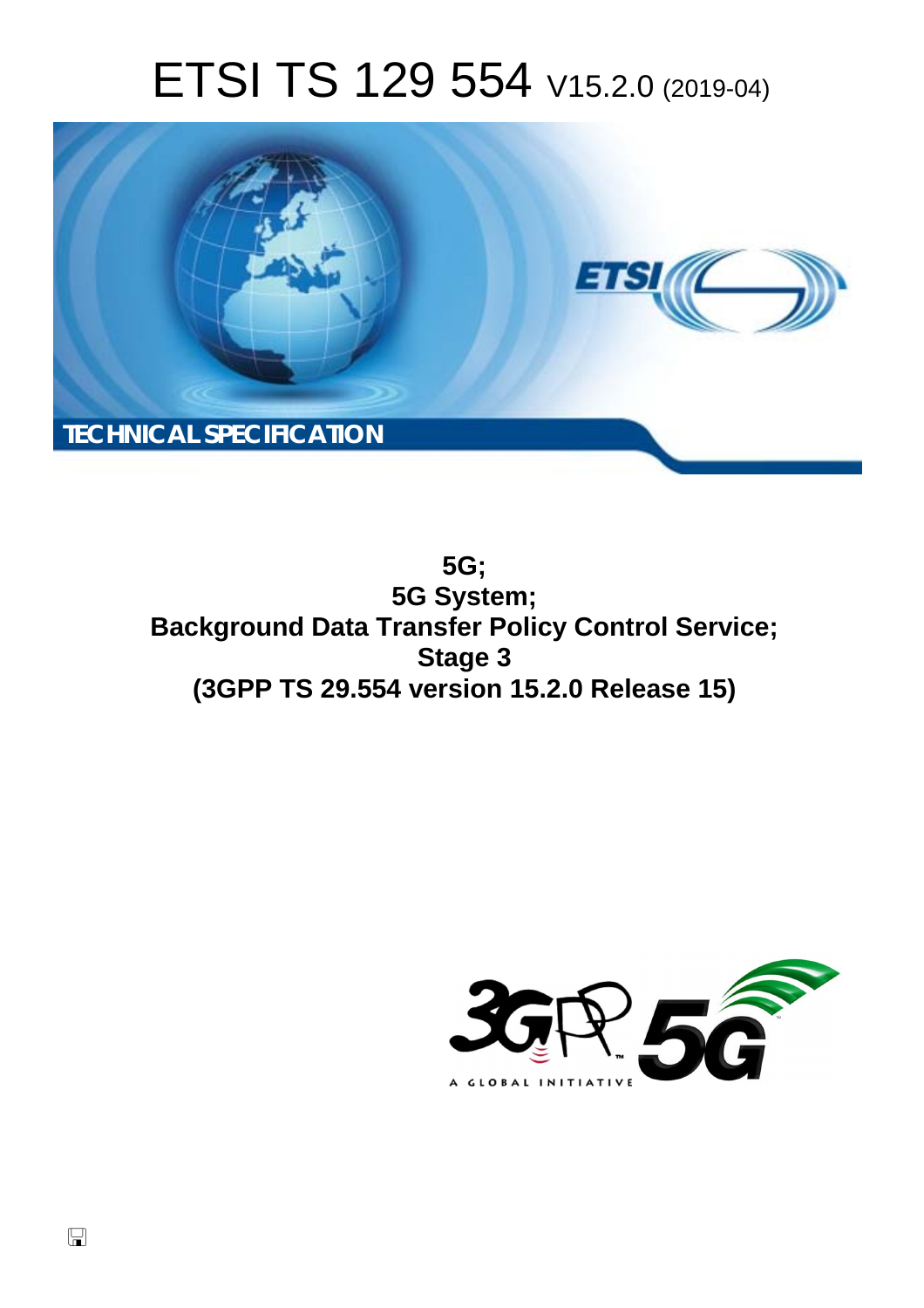Reference RTS/TSGC-0329554vf20

Keywords

5G

#### *ETSI*

#### 650 Route des Lucioles F-06921 Sophia Antipolis Cedex - FRANCE

Tel.: +33 4 92 94 42 00 Fax: +33 4 93 65 47 16

Siret N° 348 623 562 00017 - NAF 742 C Association à but non lucratif enregistrée à la Sous-Préfecture de Grasse (06) N° 7803/88

#### *Important notice*

The present document can be downloaded from: <http://www.etsi.org/standards-search>

The present document may be made available in electronic versions and/or in print. The content of any electronic and/or print versions of the present document shall not be modified without the prior written authorization of ETSI. In case of any existing or perceived difference in contents between such versions and/or in print, the prevailing version of an ETSI deliverable is the one made publicly available in PDF format at [www.etsi.org/deliver](http://www.etsi.org/deliver).

Users of the present document should be aware that the document may be subject to revision or change of status. Information on the current status of this and other ETSI documents is available at <https://portal.etsi.org/TB/ETSIDeliverableStatus.aspx>

If you find errors in the present document, please send your comment to one of the following services: <https://portal.etsi.org/People/CommiteeSupportStaff.aspx>

#### *Copyright Notification*

No part may be reproduced or utilized in any form or by any means, electronic or mechanical, including photocopying and microfilm except as authorized by written permission of ETSI. The content of the PDF version shall not be modified without the written authorization of ETSI. The copyright and the foregoing restriction extend to reproduction in all media.

> © ETSI 2019. All rights reserved.

**DECT**TM, **PLUGTESTS**TM, **UMTS**TM and the ETSI logo are trademarks of ETSI registered for the benefit of its Members. **3GPP**TM and **LTE**TM are trademarks of ETSI registered for the benefit of its Members and of the 3GPP Organizational Partners. **oneM2M™** logo is a trademark of ETSI registered for the benefit of its Members and of the oneM2M Partners. **GSM**® and the GSM logo are trademarks registered and owned by the GSM Association.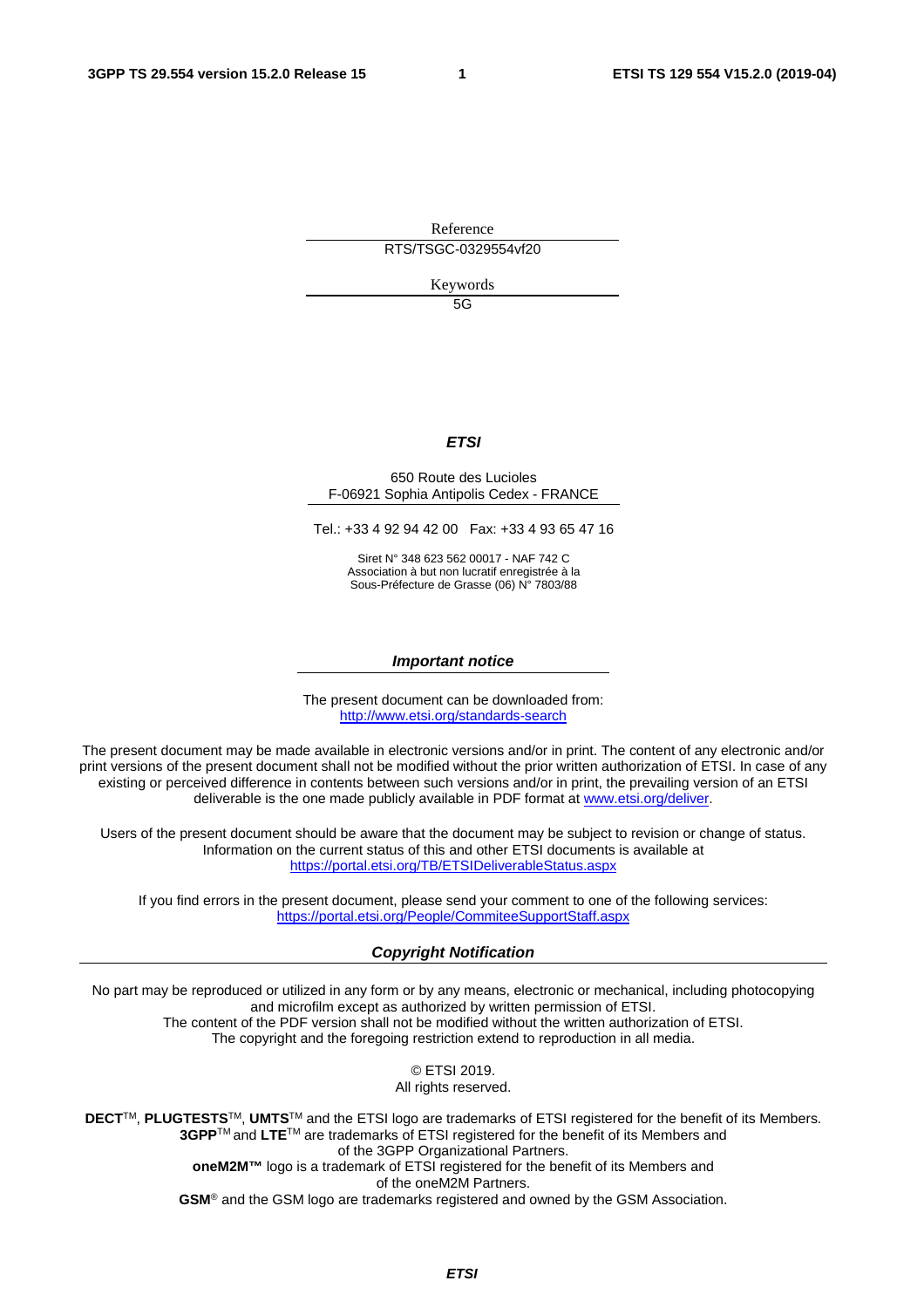# Intellectual Property Rights

#### Essential patents

IPRs essential or potentially essential to normative deliverables may have been declared to ETSI. The information pertaining to these essential IPRs, if any, is publicly available for **ETSI members and non-members**, and can be found in ETSI SR 000 314: *"Intellectual Property Rights (IPRs); Essential, or potentially Essential, IPRs notified to ETSI in respect of ETSI standards"*, which is available from the ETSI Secretariat. Latest updates are available on the ETSI Web server ([https://ipr.etsi.org/\)](https://ipr.etsi.org/).

Pursuant to the ETSI IPR Policy, no investigation, including IPR searches, has been carried out by ETSI. No guarantee can be given as to the existence of other IPRs not referenced in ETSI SR 000 314 (or the updates on the ETSI Web server) which are, or may be, or may become, essential to the present document.

#### **Trademarks**

The present document may include trademarks and/or tradenames which are asserted and/or registered by their owners. ETSI claims no ownership of these except for any which are indicated as being the property of ETSI, and conveys no right to use or reproduce any trademark and/or tradename. Mention of those trademarks in the present document does not constitute an endorsement by ETSI of products, services or organizations associated with those trademarks.

# Foreword

This Technical Specification (TS) has been produced by ETSI 3rd Generation Partnership Project (3GPP).

The present document may refer to technical specifications or reports using their 3GPP identities, UMTS identities or GSM identities. These should be interpreted as being references to the corresponding ETSI deliverables.

The cross reference between GSM, UMTS, 3GPP and ETSI identities can be found under [http://webapp.etsi.org/key/queryform.asp.](http://webapp.etsi.org/key/queryform.asp)

# Modal verbs terminology

In the present document "**shall**", "**shall not**", "**should**", "**should not**", "**may**", "**need not**", "**will**", "**will not**", "**can**" and "**cannot**" are to be interpreted as described in clause 3.2 of the [ETSI Drafting Rules](https://portal.etsi.org/Services/editHelp!/Howtostart/ETSIDraftingRules.aspx) (Verbal forms for the expression of provisions).

"**must**" and "**must not**" are **NOT** allowed in ETSI deliverables except when used in direct citation.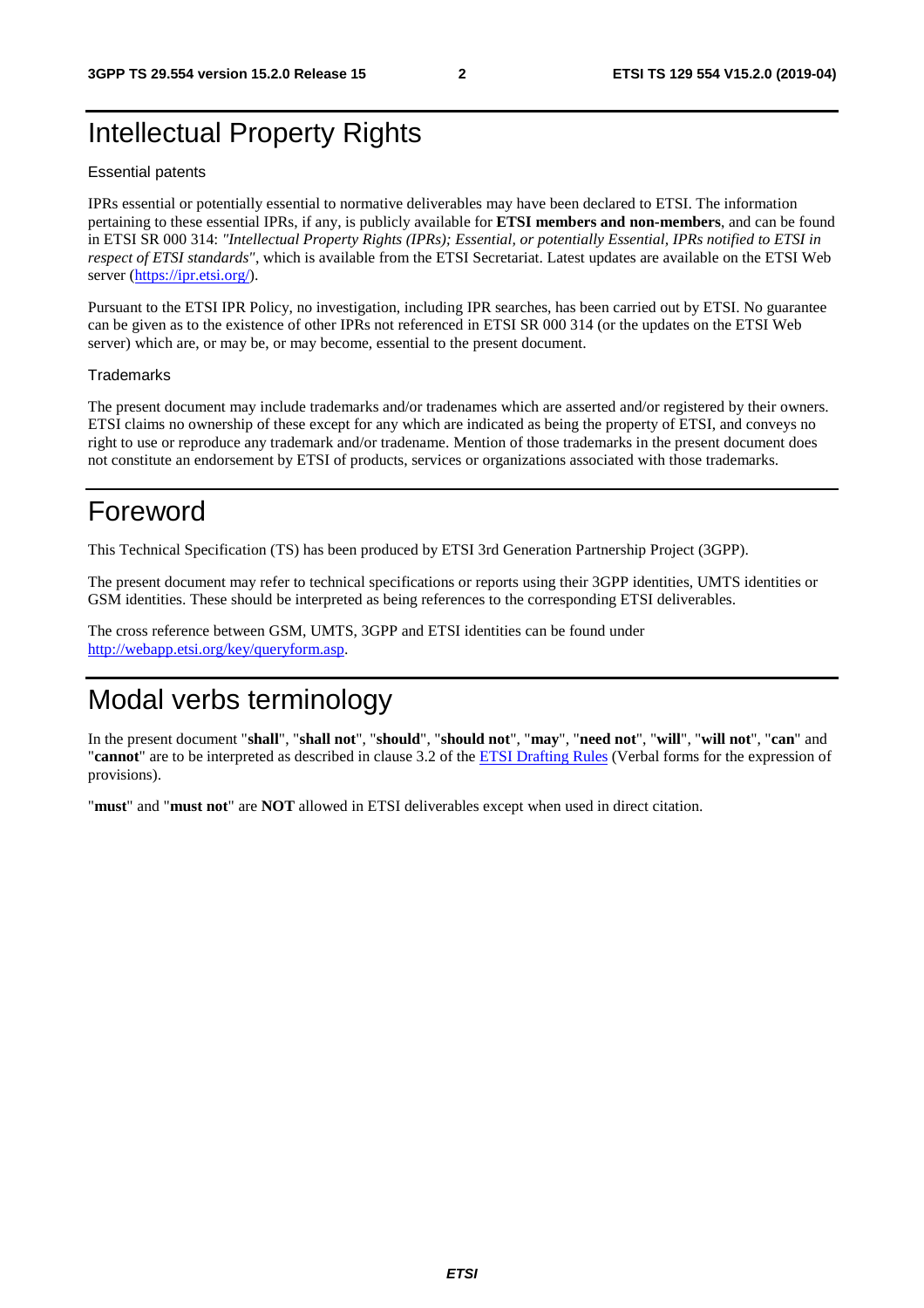$\mathbf{3}$ 

# Contents

| 1                |  |
|------------------|--|
| 2                |  |
| 3                |  |
| 3.1              |  |
| 3.2              |  |
| $\overline{4}$   |  |
| 4.1              |  |
| 4.1.1            |  |
| 4.1.2            |  |
| 4.1.3            |  |
| 4.1.3.1          |  |
| 4.1.3.2          |  |
| 4.2<br>4.2.1     |  |
| 4.2.2            |  |
| 4.2.2.1          |  |
| 4.2.2.2          |  |
| 4.2.3            |  |
| 4.2.3.1          |  |
| 4.2.3.2          |  |
|                  |  |
| 5                |  |
| 5.1              |  |
| 5.2              |  |
| 5.2.1            |  |
| 5.2.2<br>5.2.2.1 |  |
| 5.2.2.2          |  |
| 5.2.3            |  |
| 5.3              |  |
| 5.3.1            |  |
| 5.3.2            |  |
| 5.3.2.1          |  |
| 5.3.2.2          |  |
| 5.3.2.3          |  |
| 5.3.2.3.1        |  |
| 5.3.2.4          |  |
| 5.3.3            |  |
| 5.3.3.1          |  |
| 5.3.3.2          |  |
| 5.3.3.3          |  |
| 5.3.3.3.1        |  |
| 5.3.3.3.2        |  |
| 5.4              |  |
| 5.5              |  |
| 5.6              |  |
| 5.6.1            |  |
| 5.6.2            |  |
| 5.6.2.1          |  |
| 5.6.2.2          |  |
| 5.6.2.3          |  |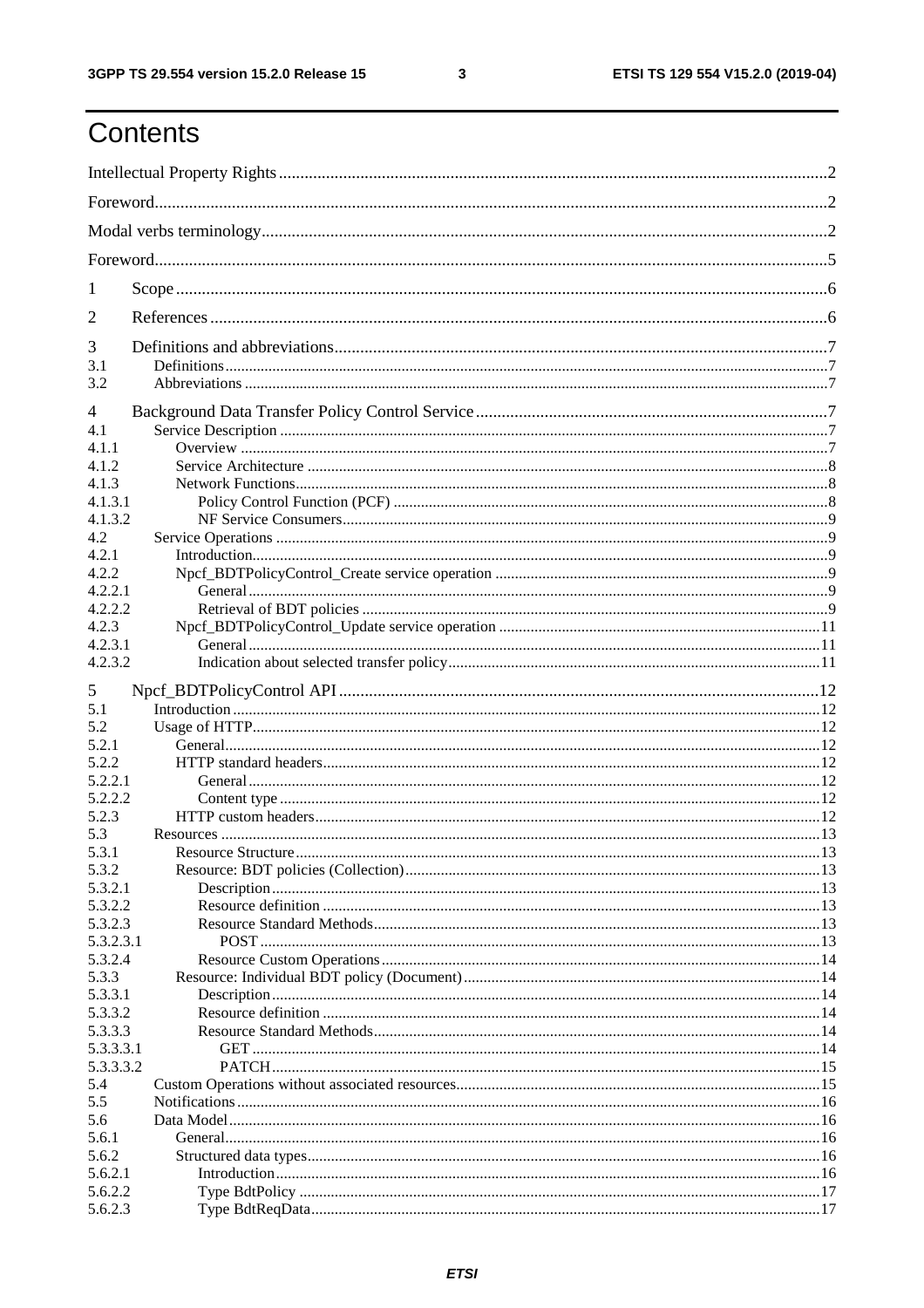$\overline{\mathbf{4}}$ 

|                  | <b>Annex B (informative):</b> |  |
|------------------|-------------------------------|--|
| A.2              |                               |  |
|                  |                               |  |
|                  | <b>Annex A (normative):</b>   |  |
| 5.9              |                               |  |
| 5.8              |                               |  |
| 5.7.3            |                               |  |
| 5.7.2            |                               |  |
| 5.7.1            |                               |  |
| 5.7              |                               |  |
| 5.6.3.2          |                               |  |
| 5.6.3<br>5.6.3.1 |                               |  |
| 5.6.2.9          |                               |  |
| 5.6.2.8          |                               |  |
| 5.6.2.7          |                               |  |
| 5.6.2.6          |                               |  |
| 5.6.2.5          |                               |  |
| 5.6.2.4          |                               |  |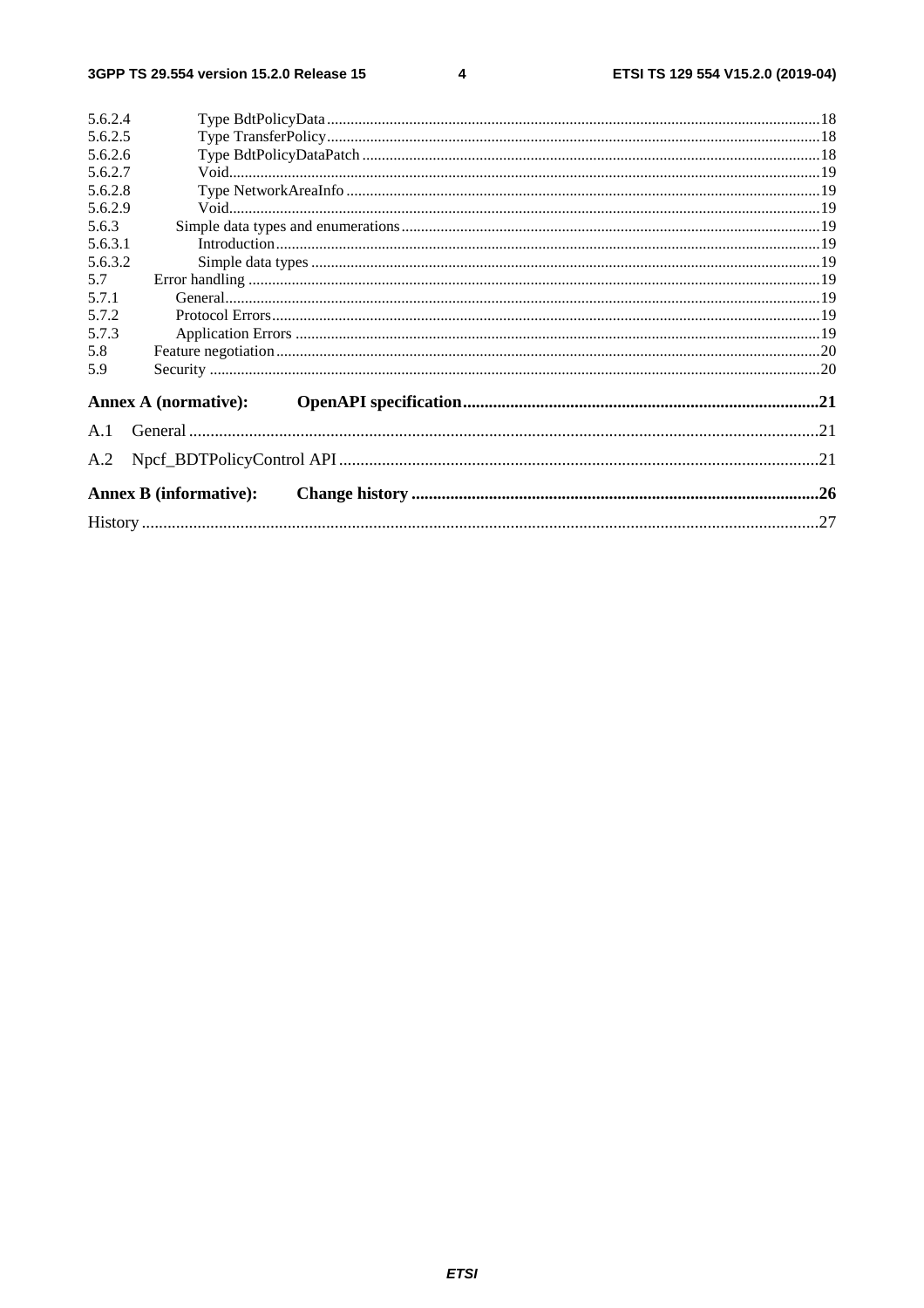# Foreword

This Technical Specification has been produced by the 3rd Generation Partnership Project (3GPP).

The contents of the present document are subject to continuing work within the TSG and may change following formal TSG approval. Should the TSG modify the contents of the present document, it will be re-released by the TSG with an identifying change of release date and an increase in version number as follows:

Version x.y.z

where:

- x the first digit:
	- 1 presented to TSG for information;
	- 2 presented to TSG for approval;
	- 3 or greater indicates TSG approved document under change control.
- y the second digit is incremented for all changes of substance, i.e. technical enhancements, corrections, updates, etc.
- z the third digit is incremented when editorial only changes have been incorporated in the document.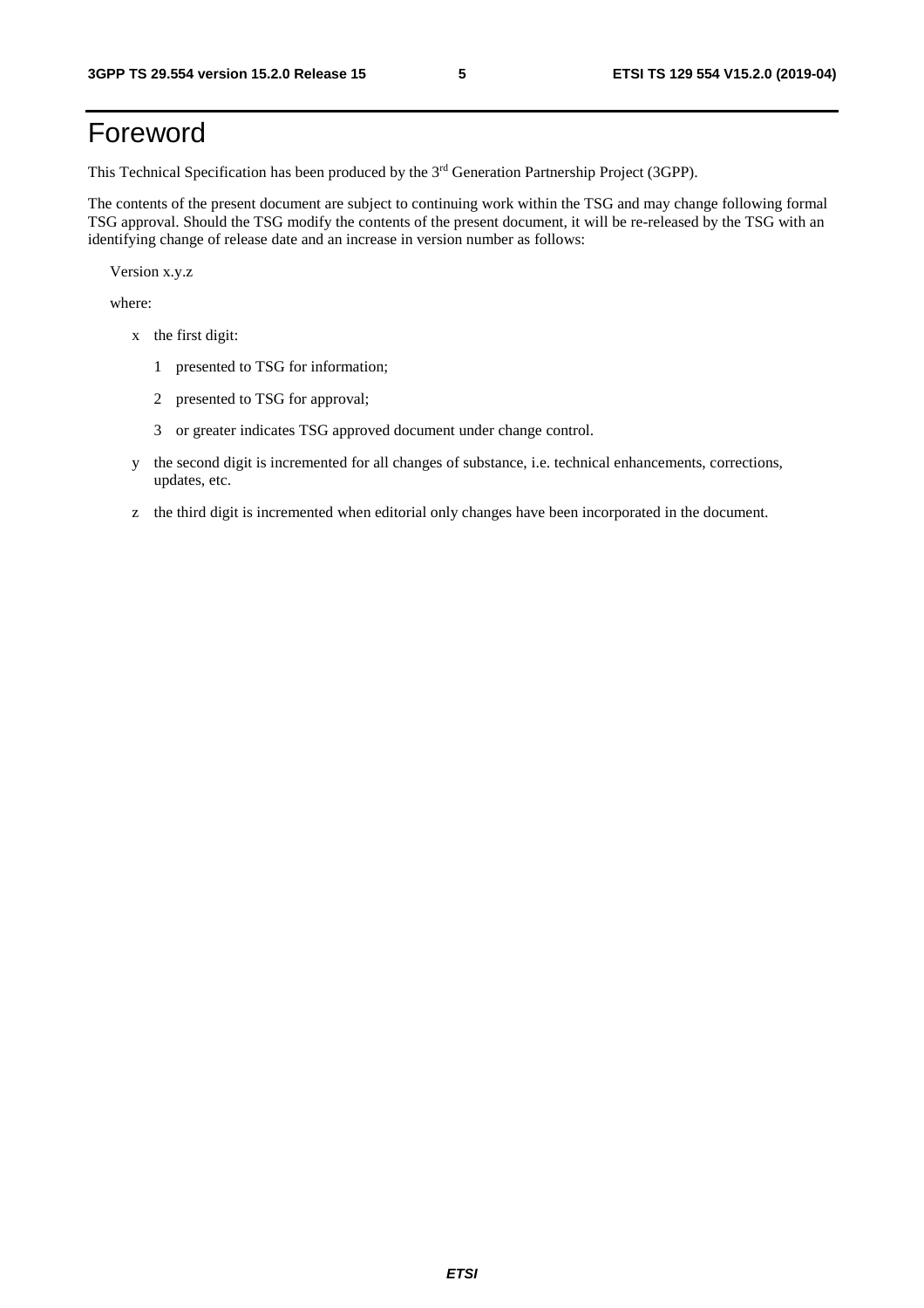# 1 Scope

The present specification provides the stage 3 definition of the Background Data Transfer (BDT) Policy Control Service (Npcf\_BDTPolicyControl) of the 5G System.

The 5G System Architecture is defined in 3GPP TS 23.501 [2]. The stage 2 definition and related procedures for BDT Policy Control Service are specified in 3GPP TS 23.502 [3] and 3GPP TS 23.503 [4].

The 5G System stage 3 call flows are provided in 3GPP TS 29.513 [5].

The Technical Realization of the Service Based Architecture and the Principles and Guidelines for Services Definition are specified in 3GPP TS 29.500 [6] and 3GPP TS 29.501 [7].

The Policy Control Function (PCF) provides the BDT Policy Control Service. This service provides background data transfer policy negotiation function.

# 2 References

The following documents contain provisions which, through reference in this text, constitute provisions of the present document.

- References are either specific (identified by date of publication, edition number, version number, etc.) or non-specific.
- For a specific reference, subsequent revisions do not apply.
- For a non-specific reference, the latest version applies. In the case of a reference to a 3GPP document (including a GSM document), a non-specific reference implicitly refers to the latest version of that document *in the same Release as the present document*.
- [1] 3GPP TR 21.905: "Vocabulary for 3GPP Specifications".
- [2] 3GPP TS 23.501: "System Architecture for the 5G System; Stage 2".
- [3] 3GPP TS 23.502: "Procedures for the 5G System; Stage 2".
- [4] 3GPP TS 23.503: "Policy and Charging Control Framework for the 5G System; Stage 2".
- [5] 3GPP TS 29.513: "5G System; Policy and Charging Control signalling flows and QoS parameter mapping; Stage 3".
- [6] 3GPP TS 29.500: "5G System; Technical Realization of Service Based Architecture; Stage 3".
- [7] 3GPP TS 29.501: "5G System; Principles and Guidelines for Services Definition; Stage 3".
- [8] IETF RFC 7540: "Hypertext Transfer Protocol Version 2 (HTTP/2)".
- [9] IETF RFC 8259: "The JavaScript Object Notation (JSON) Data Interchange Format".
- [10] OpenAPI: "OpenAPI 3.0.0 Specification", [https://github.com/OAI/OpenAPI](https://github.com/OAI/OpenAPI-Specification/blob/master/versions/3.0.0.md)-[Specification/blob/master/versions/3.0.0.md](https://github.com/OAI/OpenAPI-Specification/blob/master/versions/3.0.0.md).
- [11] 3GPP TS 29.504: "5G System; Unified Data Repository Services; Stage 3".
- [12] 3GPP TS 29.519: "5G System; Usage of the Unified Data Repository service for Policy Data, Application Data and Structured Data for exposure; Stage 3".
- [13] 3GPP TS 29.571: "5G System; Common Data Types for Service Based Interfaces; Stage 3".
- [14] 3GPP TS 29.122: "T8 reference point for Northbound APIs".
- [15] IETF RFC 7396: "JSON Merge Patch".
- [16] IETF RFC 3986: "Uniform Resource Identifier (URI): Generic Syntax".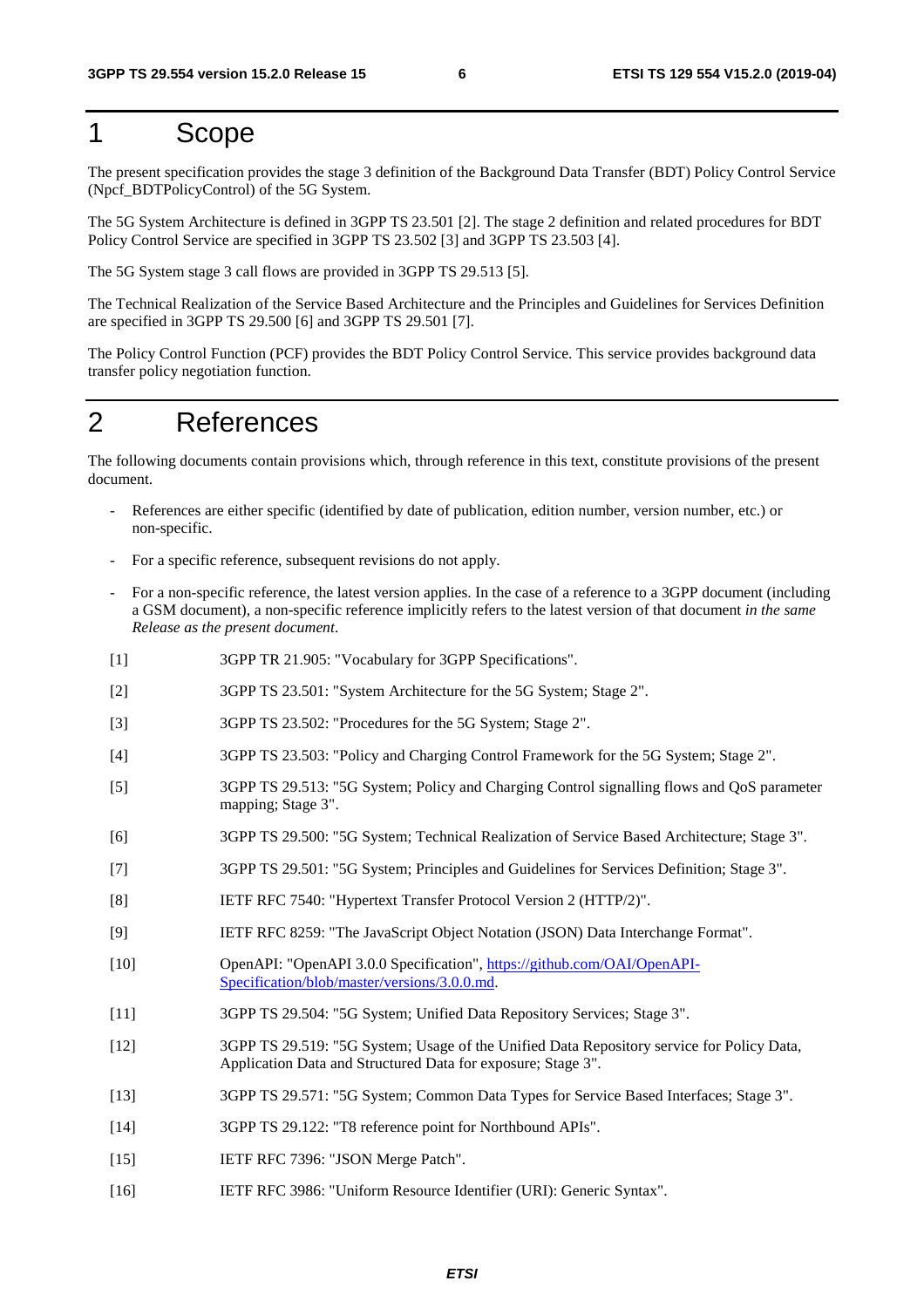- [17] IETF RFC 7807: "Problem Details for HTTP APIs".
- [18] 3GPP TS 33.501: "Security architecture and procedures for 5G system".
- [19] IETF RFC 6749: "The OAuth 2.0 Authorization Framework".
- [20] 3GPP TS 29.510: "5G System; Network Function Repository Services; Stage 3".

# 3 Definitions and abbreviations

### 3.1 Definitions

For the purposes of the present document, the terms and definitions given in 3GPP TR 21.905 [1] and the following apply. A term defined in the present document takes precedence over the definition of the same term, if any, in 3GPP TR 21.905 [1].

**Background data transfer:** feature that enables a 3rd party service provider to keep their costs lower by favouring time windows for data transfer to specific UEs in a geographical area during non-busy hours that are less costly and able to handle larger bitrates.

For the purposes of the present document, the following terms and definitions given in 3GPP TS 23.501 [2], subclause 3.1 apply:

**5G System** 

**Network Function** 

**NF service** 

**NF service operation** 

**Service based interface** 

### 3.2 Abbreviations

For the purposes of the present document, the abbreviations given in 3GPP TR 21.905 [1] and the following apply. An abbreviation defined in the present document takes precedence over the definition of the same abbreviation, if any, in 3GPP TR 21.905 [1].

| AF          | <b>Application Function</b>            |
|-------------|----------------------------------------|
| ASP         | <b>Application Service Provider</b>    |
| <b>BDT</b>  | <b>Background Data Transfer</b>        |
| <b>JSON</b> | JavaScript Object Notation             |
| <b>NEF</b>  | <b>Network Exposure Function</b>       |
| NG-RAN      | Next Generation - Radio Access Network |
| <b>NRF</b>  | <b>Network Repository Function</b>     |
| <b>PCF</b>  | <b>Policy Control Function</b>         |
| <b>SBI</b>  | Service Based Interface                |
| <b>TAI</b>  | Tracking Area Identity                 |
| UDR         | Unified Data Repository                |

# 4 Background Data Transfer Policy Control Service

### 4.1 Service Description

### 4.1.1 Overview

The BDT Policy Control Service, as defined in 3GPP TS 23.502 [3] and 3GPP TS 23.503 [4], is provided by the Policy Control Function (PCF).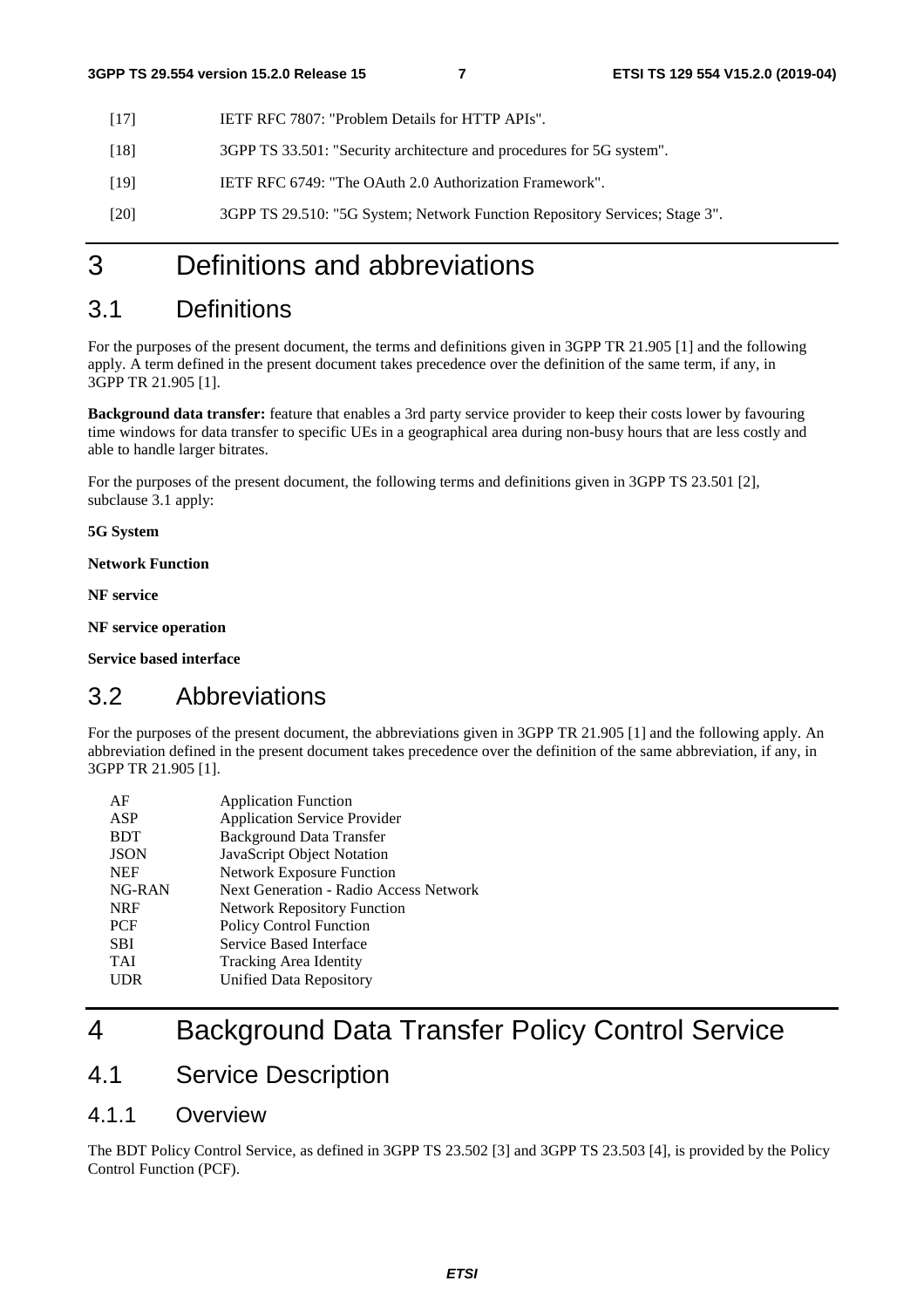This service enables the NF service consumer to negotiate policy for a future background data transfer and offers the following functionalities:

- get background data transfer policies based on the request from the NEF; and
- update background data transfer policies based on the selection provided by the NEF.

#### 4.1.2 Service Architecture

The 5G System Architecture is defined in 3GPP TS 23.501 [2]. The Policy and Charging related 5G architecture is also described in 3GPP TS 29.513 [5].

The BDT Policy Control Service (Npcf\_BDTPolicyControl) is part of the Npcf service-based interface exhibited by the Policy Control Function (PCF).

The only known NF service consumer of the Npcf\_BDTPolicyControl service is the Network Exposure Function (NEF).

The NEF accesses the BDT Policy Control Service at the PCF via the N30 Reference point. In the roaming scenario, the N30 reference point is located between the PCF and the NEF in the home network only.



**Figure 4.1.2-1: Reference Architecture for the Npcf\_BDTPolicyControl Service; SBI representation** 



#### **Figure 4.1.2-2: Reference Architecture for the Npcf\_BDTPolicyControl Service; reference point representation**

- 4.1.3 Network Functions
- 4.1.3.1 Policy Control Function (PCF)

The Policy Control Function (PCF):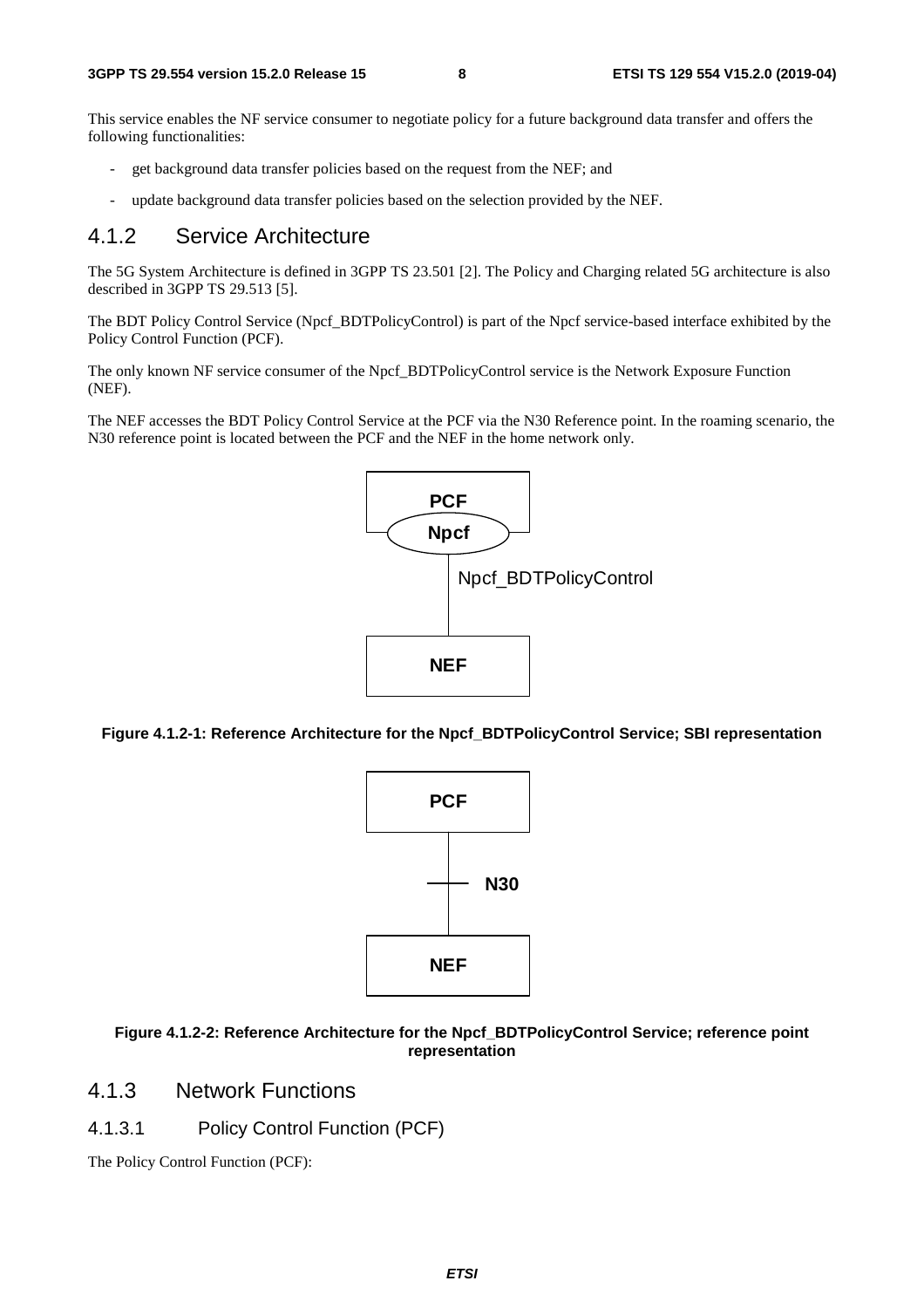- Provides background data transfer policies based on the request from the NEF. The PCF determines, based on information provided by the NEF and other available information (e.g. network policy, load status estimation for the requested time window, network area, etc.) one or more transfer policies.
- Updates background data transfer policy based on the selection provided by the NEF.

#### 4.1.3.2 NF Service Consumers

The Network Exposure Function (NEF):

- requests the PCF to provide background data transfer policies; and
- provides the selected background data transfer policy to the PCF.

### 4.2 Service Operations

### 4.2.1 Introduction

#### **Table 4.2.1-1: Operations of the Npcf\_BDTPolicyControl Service**

| Service operation name       | <b>Description</b>                                | Initiated by        |
|------------------------------|---------------------------------------------------|---------------------|
| Npcf BDTPolicyControl Create | Provides the requested background data transfer   | NF service consumer |
|                              | policies to the NF service consumer.              | (NEF)               |
| Npcf BDTPolicyControl Update | Updates the PCF with the background data transfer | NF service consumer |
|                              | policy selected by the NF service consumer.       | (NEF)               |

### 4.2.2 Npcf\_BDTPolicyControl\_Create service operation

#### 4.2.2.1 General

The Npcf\_BDTPolicyControl\_Create service operation is used by an NF service consumer to retrieve BDT policies from the PCF.

The following procedure using the Npcf\_BDTPolicyControl\_Create service operation is supported:

retrieval of BDT policies.

#### 4.2.2.2 Retrieval of BDT policies

This procedure is used by the NEF to request BDT policies from the PCF, as defined in 3GPP TS 23.501 [2], 3GPP TS 23.502 [3] and 3GPP TS 23.503 [4].

Figure 4.2.2.2-1 illustrates a retrieval of BDT policies.





Upon reception of a Background Data Transfer request from the AF indicating a transfer policy request, the NEF shall invoke the Npcf\_BDTPolicyControl\_Create service operation by sending an HTTP POST request to the URI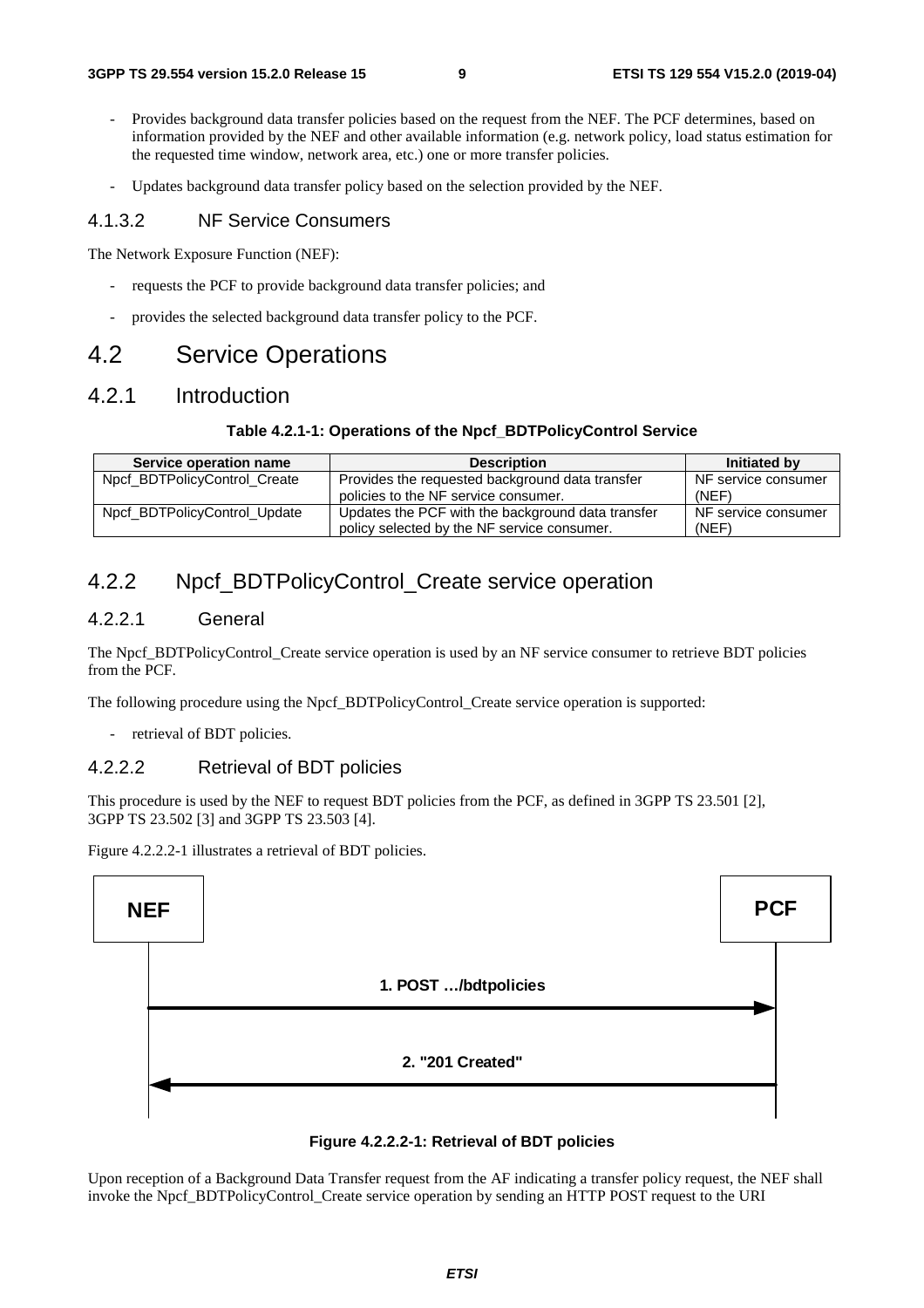representing a "BDT policies" collection resource of the PCF (as shown in figure 4.2.2.2-1, step 1). The NEF shall include a "BdtReqData" data type in a payload body of the HTTP POST request. The "BdtReqData" data type shall contain:

- an ASP identifier in the "aspId" attribute;
- a volume of data per UE in the "volPerUe" attribute;
- an expected number of UEs in the "numOfUes" attribute; and
- a desired time window in the "desTimeInt" attribute,

and may include a network area information (e.g. list of TAIs and/or NG-RAN nodes and/or cells identifiers) in the "nwAreaInfo" attribute.

If the PCF cannot successfully fulfil the received HTTP POST request due to the internal PCF error or due to the error in the HTTP POST request, the PCF shall send the HTTP error response as specified in subclause 5.7.

Otherwise, upon the reception of the HTTP POST request from the NEF indicating a BDT policies request, the PCF:

may invoke the Nudr\_DataRepository\_Query service operation, as described in 3GPP TS 29.504 [11] and 3GPP TS 29.519 [12], to request from the UDR all stored transfer policies;

NOTE 1: In case only one PCF is deployed in the network, transfer policies can be locally stored in the PCF and the interaction with the UDR is not required.

- shall determine one or more acceptable transfer policies based on:
	- a) information provided by the NEF; and
	- b) other available information (e.g. the existing transfer policies, network policy, load status estimation for the desired time window); and
- shall create a BDT Reference ID.

The PCF shall send to the NEF a "201 Created" response to the HTTP POST request, as shown in figure 4.2.2.2-1, step 2. The PCF shall include in the "201 Created" response:

- a Location header field; and
- a "BdtPolicy" data type in the payload body containing the BDT Reference ID in the "bdtRefId" attribute and acceptable transfer policy/ies in the "transfPolicies" attribute.

The Location header field shall contain the URI of the created individual BDT policy resource i.e. "{apiRoot}/npcfbdtpolicycontrol/v1/bdtpolicies/{bdtPolicyId}".

For each included transfer policy, the PCF shall provide:

- a transfer policy ID in the "transPolicyId" attribute;
- a recommended time window in the "recTimeInt" attribute; and
- a reference to charging rate for the recommended time window in the "ratingGroup" attribute,

and may provide a maximum aggregated bitrate for the uplink direction in the "maxBitRateUl" attribute and/or a maximum aggregated bitrate for the downlink direction in the "maxBitRateDl" attribute.

If the PCF included in the "BdtPolicy" data type:

- more than one transfer policy, the PCF shall wait for the transfer policy selected by the NEF as described in subclause 4.2.3; or
- only one transfer policy, the PCF may invoke the Nudr\_DataRepository\_Update service operation, as described in 3GPP TS 29.504 [11] and 3GPP TS 29.519 [12], to update the UDR with the selected transfer policy and the corresponding BDT Reference ID for the provided ASP identifier.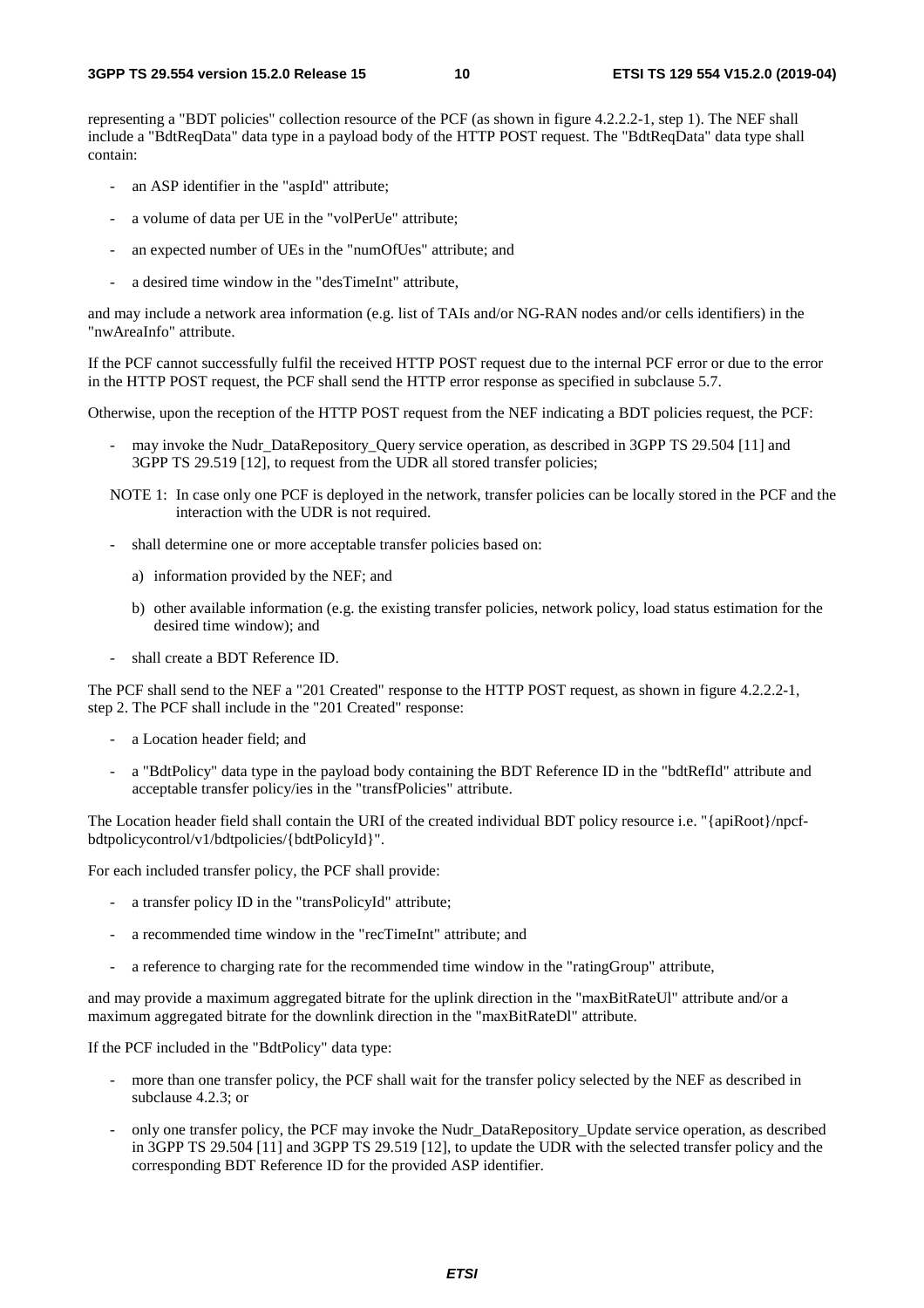NOTE 2: In case only one PCF is deployed in the network, transfer policies can be locally stored in the PCF and the interaction with the UDR is not required.

### 4.2.3 Npcf\_BDTPolicyControl\_Update service operation

#### 4.2.3.1 General

The Npcf\_BDTPolicyControl\_Update service operation is used by an NF service consumer to update a BDT policy to the PCF.

The following procedure using the Npcf\_BDTPolicyControl\_Update service operation is supported:

indication about selected transfer policy.

#### 4.2.3.2 Indication about selected transfer policy

This procedure is used by the NEF to inform the PCF about selected transfer policy, as defined in 3GPP TS 23.501 [2], 3GPP TS 23.502 [3] and 3GPP TS 23.503 [4].

Figure 4.2.3.2-1 illustrates an indication about selected transfer policy.



**Figure 4.2.3.2-1: Indication about selected transfer policy** 

Upon reception of a Background Data Transfer request from the AF indicating transfer policy selection, the NEF shall invoke the Npcf\_BDTPolicyControl\_Update service operation by sending an HTTP PATCH request to the PCF, as shown in figure 4.2.3.2-1, step 1. The NEF shall set the request URI to "{apiRoot}/npcfbdtpolicycontrol/v1/bdtpolicies/{bdtPolicyId}".

The NEF shall include a "BdtPolicyDataPatch" data type in a payload body of the HTTP PATCH request. The "BdtPolicyDataPatch" data type shall contain a transfer policy ID of the selected transfer policy in the "selTransPolicyId" attribute.

If the PCF cannot successfully fulfil the received HTTP PATCH request due to the internal PCF error or due to the error in the HTTP PATCH request, the PCF shall send the HTTP error response as specified in subclause 5.7.

Otherwise, upon the reception of the HTTP PATCH request from the NEF indicating a selected transfer policy, the PCF:

- may invoke the Nudr DataRepository Update service operation, as described in 3GPP TS 29.504 [11] and 3GPP TS 29.519 [12], to update the UDR with the modified information from the NEF;
- NOTE: In case only one PCF is deployed in the network, transfer policies can be locally stored in the PCF and the interaction with the UDR is not required.
- shall send:
	- a) a "204 No Content" response (as shown in figure 4.2.3.2-1, step 2a); or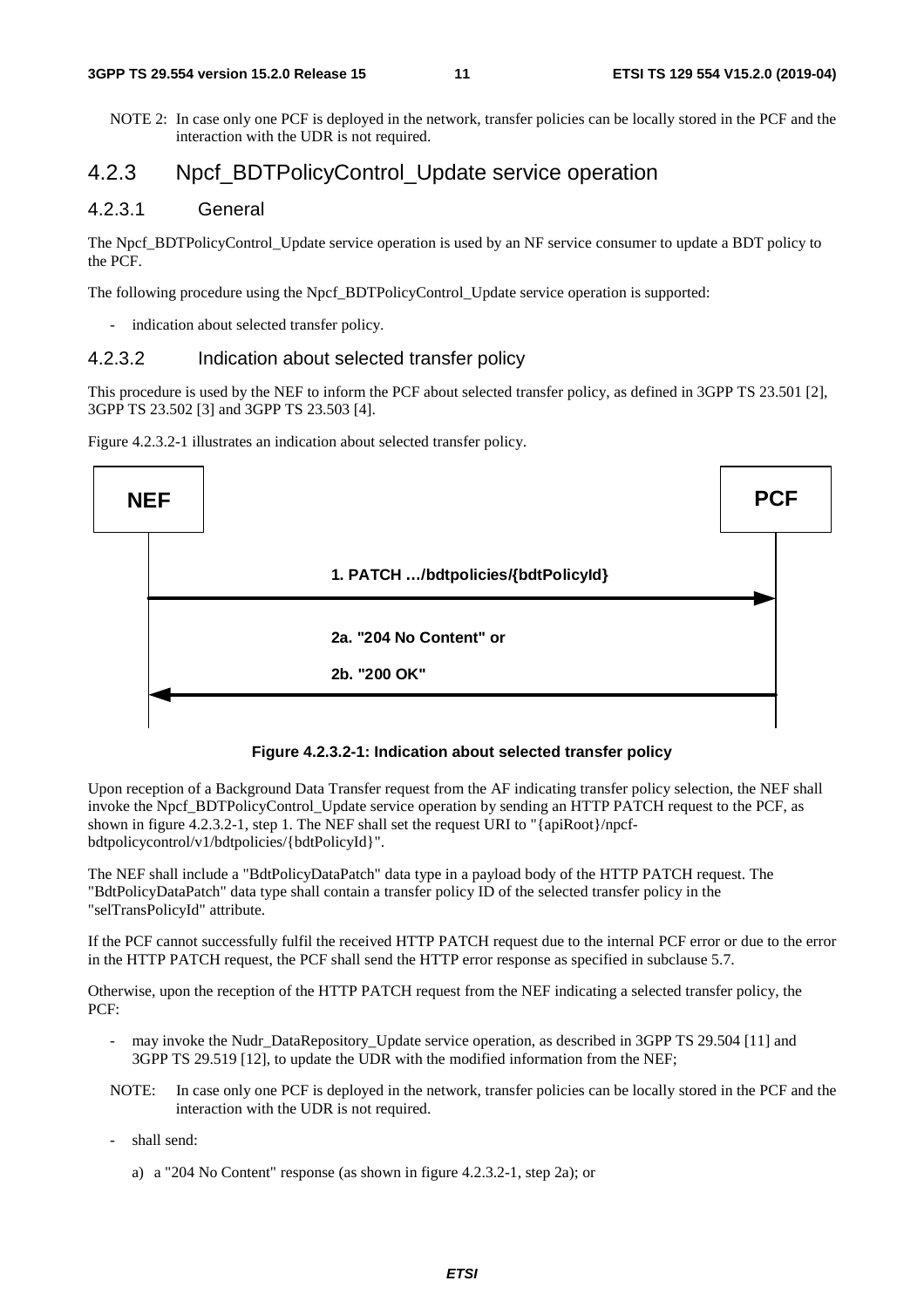b) a "200 OK" response (as shown in figure 4.2.3.2-1, step 2b) with a "BdtPolicy" data type in the payload body,

to the HTTP PATCH request to the NEF.

# 5 Npcf\_BDTPolicyControl API

### 5.1 Introduction

The BDT Policy Control Service shall use the Npcf\_BDTPolicyControl API.

The request URI used in each HTTP request from the NF service consumer towards the PCF shall have the structure defined in subclause 4.4.1 of 3GPP TS 29.501 [7], i.e.:

#### **{apiRoot}/{apiName}/{apiVersion}/{apiSpecificResourceUriPart}**

with the following components:

- The {apiRoot} shall be set as described in 3GPP TS 29.501 [7].
- The {apiName} shall be "npcf-bdtpolicycontrol".
- The {apiVersion} shall be "v1".
- The {apiSpecificResourceUriPart} shall be set as described in subclause 5.3.

### 5.2 Usage of HTTP

#### 5.2.1 General

HTTP/2, IETF RFC 7540 [8], shall be used as specified in subclause 5.2 of 3GPP TS 29.500 [6].

HTTP/2 shall be transported as specified in subclause 5.3 of 3GPP TS 29.500 [6].

The OpenAPI [10] specification of HTTP messages and content bodies for the Npcf\_BDTPolicyControl is contained in Annex A.

### 5.2.2 HTTP standard headers

#### 5.2.2.1 General

See subclause 5.2.2 of 3GPP TS 29.500 [6] for the usage of HTTP standard headers.

#### 5.2.2.2 Content type

JSON, IETF RFC 8259 [9], shall be used as content type of the HTTP bodies specified in the present specification as specified in subclause 5.4 of 3GPP TS 29.500 [6]. The use of the JSON format shall be signalled by the content type "application/json".

JSON object used in the HTTP PATCH request shall be encoded according to "JSON Merge Patch" and shall be signalled by the content type "application/merge-patch+json", as defined in IETF RFC 7396 [15].

"Problem Details" JSON object shall be used to indicate additional details of the error in a HTTP response body and shall be signalled by the content type "application/problem+json", as defined in IETF RFC 7807 [17].

### 5.2.3 HTTP custom headers

The Npcf\_BDTPolicyControl API shall support HTTP custom header fields specified in subclause 5.2.3.2 of 3GPP TS 29.500 [6].

In this Release of the specification, no specific custom headers are defined for the Npcf\_BDTPolicyControl API.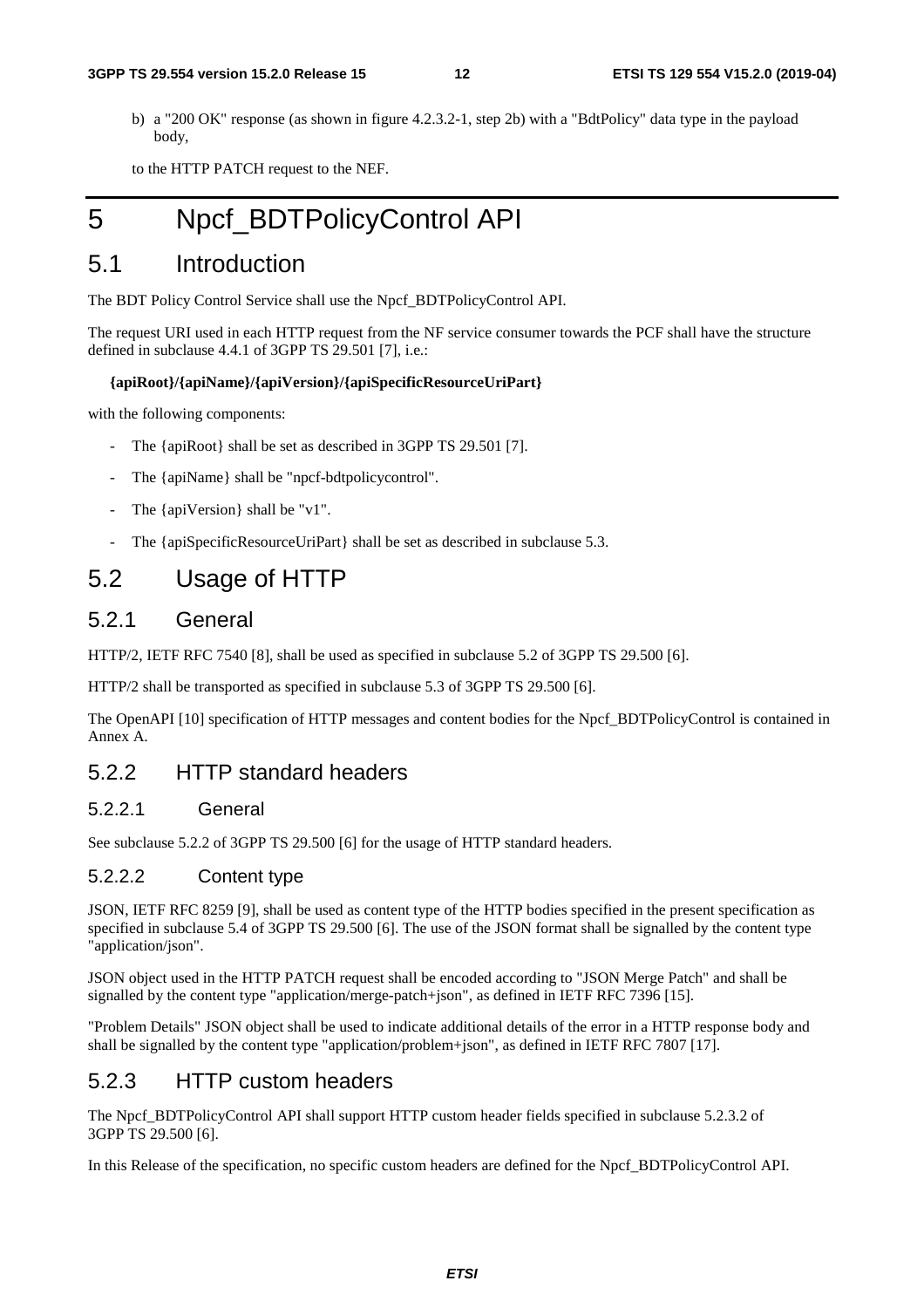### 5.3 Resources

### 5.3.1 Resource Structure

#### {apiRoot}/npcf-bdtpolicycontrol/v1



#### **Figure 5.3.1-1: Resource URI structure of the Npcf\_BDTPolicyControl API**

Table 5.3.1-1 provides an overview of the resources and applicable HTTP methods.

#### **Table 5.3.1-1: Resources and methods overview**

| Resource name         | <b>Resource URI</b>                                              | <b>HTTP method</b><br>or custom<br>operation | <b>Description</b>                                                                                                                        |
|-----------------------|------------------------------------------------------------------|----------------------------------------------|-------------------------------------------------------------------------------------------------------------------------------------------|
| <b>BDT</b> policies   | {apiRoot}/npcf-bdtpolicycontrol/v1/<br>bdtpolicies               | IPOST                                        | Npcf_BDTPolicyControl_Create.<br>Creates a new Individual BDT policy<br>resource.                                                         |
| Individual BDT policy | {apiRoot}/npcf-bdtpolicycontrol/v1/<br>bdtpolicies/{bdtPolicyId} | <b>GET</b>                                   | Reads an Individual BDT policy<br>resource.                                                                                               |
|                       |                                                                  | <b>PATCH</b>                                 | Npcf_BDTPolicyControl_Update.<br>Modifies an existing Individual BDT<br>policy resource by selecting or<br>reselecting a transfer policy. |

### 5.3.2 Resource: BDT policies (Collection)

#### 5.3.2.1 Description

The BDT policies resource represents all the transfer policies that exist in the BDT Policy Control service at a given PCF instance.

#### 5.3.2.2 Resource definition

#### Resource URI: **{apiRoot}/npcf-bdtpolicycontrol/v1/bdtpolicies**

This resource shall support the resource URI variables defined in table 5.3.2.2-1.

#### **Table 5.3.2.2-1: Resource URI variables for this resource**

| <b>Name</b>                  | .<br>n.c.                             |
|------------------------------|---------------------------------------|
| $\cdot$ $-$<br>lapiF<br>₹oot | clause 5.1.<br>$\sim$<br>See.<br>ະບາດ |

#### 5.3.2.3 Resource Standard Methods

#### 5.3.2.3.1 POST

This method shall support the URI query parameters specified in table 5.3.2.3.1-1.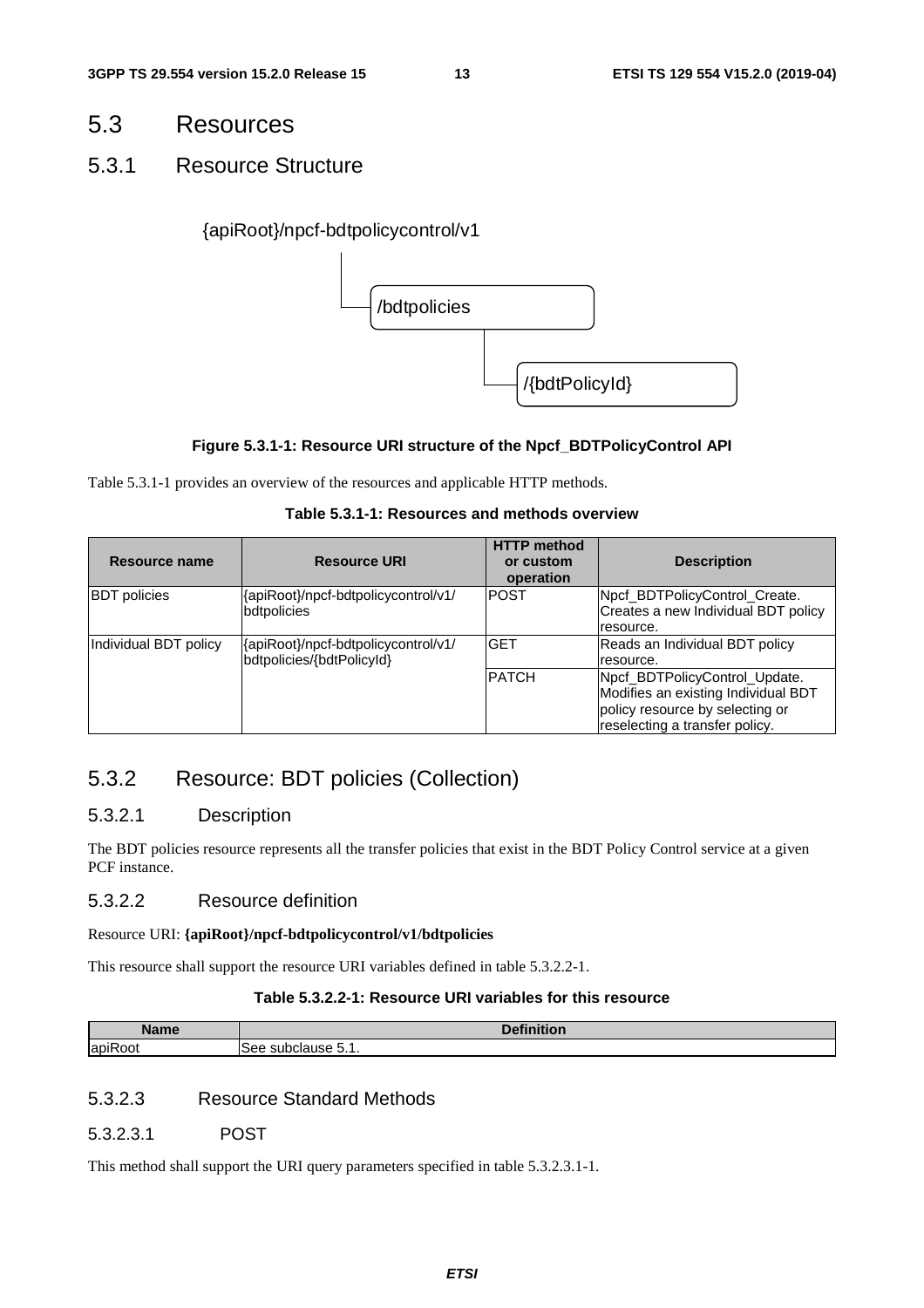#### **Table 5.3.2.3.1-1: URI query parameters supported by the POST method on this resource**

| <b>Name</b> | Data type | D | Cardinality | <b>Dooguintinu</b><br>uvn |
|-------------|-----------|---|-------------|---------------------------|
| n/a         |           |   |             |                           |

This method shall support the request data structures specified in table 5.3.2.3.1-2 and the response data structures and response codes specified in table 5.3.2.3.1-3.

#### **Table 5.3.2.3.1-2: Data structures supported by the POST Request Body on this resource**

| $-1-$      |   |                                                                                                          |
|------------|---|----------------------------------------------------------------------------------------------------------|
| <b>Bdt</b> | M | policy<br>creation<br>resource.<br>lContains<br>tor<br>the<br>of a new Individual<br>ВD<br>ormation<br>m |

#### **Table 5.3.2.3.1-3: Data structures supported by the POST Response Body on this resource**

| Data type | P                                                                                                                                                     | <b>Cardinality</b> | <b>Response</b><br><b>Codes</b> | <b>Description</b>                                                                                                                                                                                                                      |  |
|-----------|-------------------------------------------------------------------------------------------------------------------------------------------------------|--------------------|---------------------------------|-----------------------------------------------------------------------------------------------------------------------------------------------------------------------------------------------------------------------------------------|--|
| BdtPolicy | м                                                                                                                                                     |                    | 201 Created                     | Successful case.<br>The creation of an Individual BDT policy resource is confirmed<br>and a representation of that resource is returned.                                                                                                |  |
| ln/a      |                                                                                                                                                       |                    | 303 See Other                   | The result of the HTTP POST request would be equivalent to<br>the existing Individual BDT policy resource. The HTTP<br>response shall contain a Location header field set to the URI of<br>the existing individual BDT policy resource. |  |
| NOTE:     | In addition, the HTTP status codes which are specified as mandatory in table 5.2.7.1-1 of<br>3GPP TS 29.500 [6] for the POST method shall also apply. |                    |                                 |                                                                                                                                                                                                                                         |  |

#### 5.3.2.4 Resource Custom Operations

None.

### 5.3.3 Resource: Individual BDT policy (Document)

#### 5.3.3.1 Description

The Individual BDT policy resource represents the transfer policies that exist in the BDT Policy Control service at a given PCF instance.

#### 5.3.3.2 Resource definition

#### Resource URI: **{apiRoot}/npcf-bdtpolicycontrol/v1/bdtpolicies/{bdtPolicyId}**

This resource shall support the resource URI variables defined in table 5.3.3.2-1.

#### **Table 5.3.3.2-1: Resource URI variables for this resource**

| <b>Definition</b><br><b>Name</b> |                                                                                                                                                                                                                                                                                                                                                  |  |  |  |  |  |  |
|----------------------------------|--------------------------------------------------------------------------------------------------------------------------------------------------------------------------------------------------------------------------------------------------------------------------------------------------------------------------------------------------|--|--|--|--|--|--|
| apiRoot                          | See subclause 5.1.                                                                                                                                                                                                                                                                                                                               |  |  |  |  |  |  |
| <b>bdtPolicvId</b>               | String identifying the individual BDT policy resource in the PCF.<br>To enable the value to be used as part of a URI, the string shall only contain allowed<br>characters according to the "lower-with-hyphen" naming convention defined in subclause 5.1.3<br>of 3GPP TS 29.501 [7] and rules for a path segment defined in IETF RFC 3986 [16]. |  |  |  |  |  |  |

### 5.3.3.3 Resource Standard Methods

#### 5.3.3.3.1 GET

This method shall support the URI query parameters specified in table 5.3.3.3.1-1.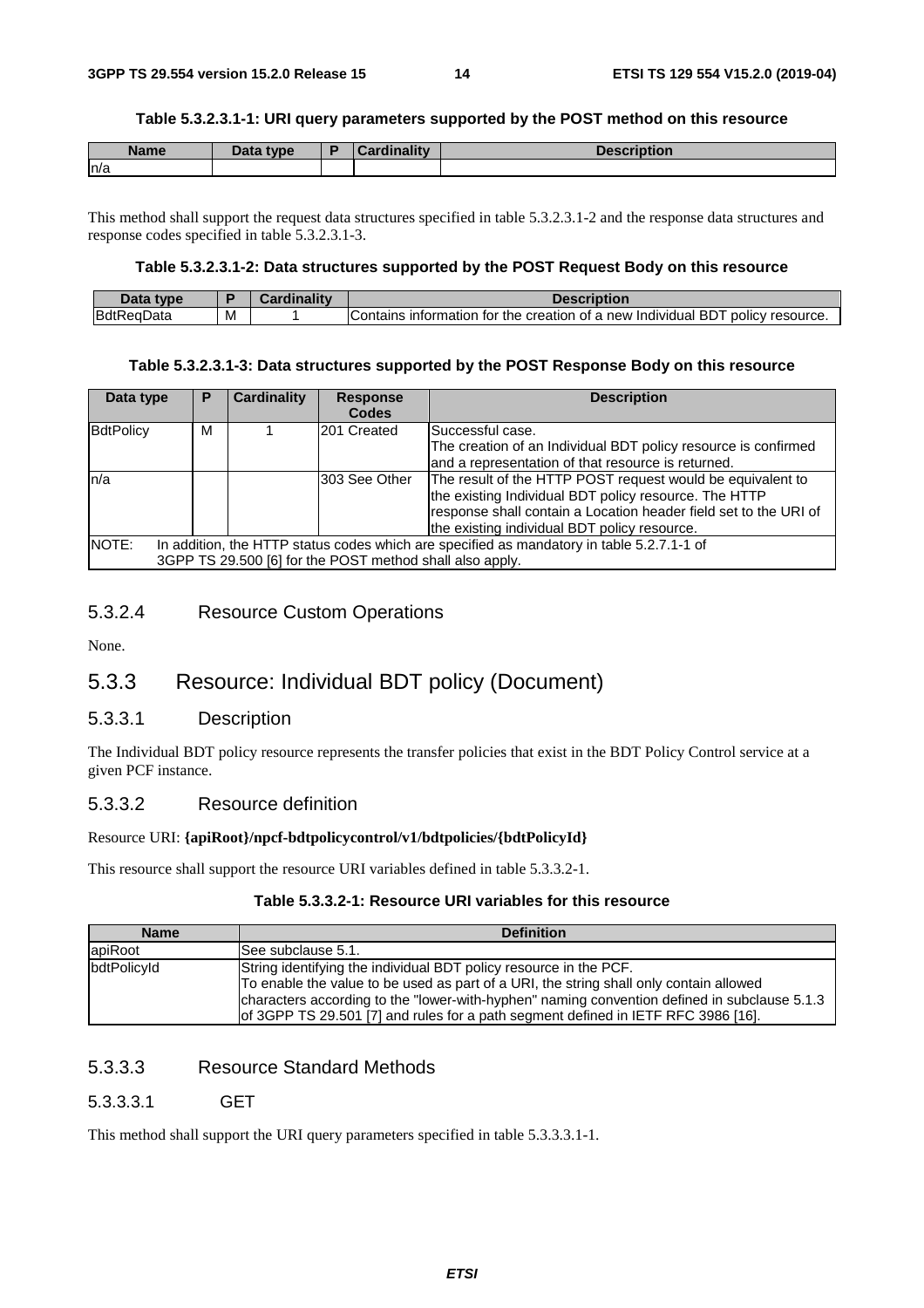#### **Table 5.3.3.3.1-1: URI query parameters supported by the GET method on this resource**

| <b>Name</b> | Data type | <b>Cardinality</b> | <b>Description</b> |
|-------------|-----------|--------------------|--------------------|
| ln/a        |           |                    |                    |

This method shall support the request data structures specified in table 5.3.3.3.1-2 and the response data structures and response codes specified in table 5.3.3.3.1-3.

#### **Table 5.3.3.3.1-2: Data structures supported by the GET Request Body on this resource**

| That<br>tyne<br>Data | $\mathbf{H}$<br><br><b>The company</b><br>. | uvn. |
|----------------------|---------------------------------------------|------|
| n/a                  |                                             |      |

#### **Table 5.3.3.3.1-3: Data structures supported by the GET Response Body on this resource**

| Data type                                             | D                                                       | <b>Cardinality</b> | <b>Response</b> | <b>Description</b>                                                                                |  |  |  |
|-------------------------------------------------------|---------------------------------------------------------|--------------------|-----------------|---------------------------------------------------------------------------------------------------|--|--|--|
|                                                       |                                                         |                    | codes           |                                                                                                   |  |  |  |
| BdtPolicy                                             | м                                                       |                    | 200 OK          | A representation of an Individual BDT policy resource is                                          |  |  |  |
|                                                       |                                                         |                    |                 | returned.                                                                                         |  |  |  |
| <b>ProblemDetails</b>                                 | м                                                       |                    | l404 Not Found  | (NOTE 2)                                                                                          |  |  |  |
|                                                       |                                                         |                    |                 | NOTE 1: In addition, the HTTP status codes which are specified as mandatory in table 5.2.7.1-1 of |  |  |  |
|                                                       | 3GPP TS 29.500 [6] for the GET method shall also apply. |                    |                 |                                                                                                   |  |  |  |
| NOTE 2: Failure cases are described in subclause 5.7. |                                                         |                    |                 |                                                                                                   |  |  |  |

#### 5.3.3.3.2 PATCH

This method shall support the URI query parameters specified in table 5.3.3.3.2-1.

#### **Table 5.3.3.3.2-1: URI query parameters supported by the PATCH method on this resource**

| <b>Name</b> | <b>Data type</b><br>Dald | <b>Cardinality</b> | Description |
|-------------|--------------------------|--------------------|-------------|
| n/a         |                          |                    |             |

This method shall support the request data structures specified in table 5.3.3.3.2-2 and the response data structures and response codes specified in table 5.3.3.3.2-3.

#### **Table 5.3.3.3.2-2: Data structures supported by the PATCH Request Body on this resource**

| Data type                 |   | <b>Cardinality</b> | <b>Description</b>                                                       |
|---------------------------|---|--------------------|--------------------------------------------------------------------------|
| <b>BdtPolicyDataPatch</b> | M |                    | Contains modification instructions to be performed on the BdtPolicy data |
|                           |   |                    | structure to select a transfer policy.                                   |

#### **Table 5.3.3.3.2-3: Data structures supported by the PATCH Response Body on this resource**

| Data type                                                 |   | <b>Cardinality</b> | <b>Response</b> | <b>Description</b>                                                                                |  |  |
|-----------------------------------------------------------|---|--------------------|-----------------|---------------------------------------------------------------------------------------------------|--|--|
|                                                           |   |                    | <b>Codes</b>    |                                                                                                   |  |  |
| BdtPolicy                                                 | M |                    | 200 OK          | lSuccessful case.                                                                                 |  |  |
|                                                           |   |                    |                 | The Individual BDT Policy resource is modified and a                                              |  |  |
|                                                           |   |                    |                 | representation of that resource is returned.                                                      |  |  |
| n/a                                                       |   |                    | I204 No Content | Successful case.                                                                                  |  |  |
|                                                           |   |                    |                 | The Individual BDT Policy resource is modified.                                                   |  |  |
| <b>ProblemDetails</b>                                     | м |                    | 404 Not Found   | (NOTE 2)                                                                                          |  |  |
|                                                           |   |                    |                 | NOTE 1: In addition, the HTTP status codes which are specified as mandatory in table 5.2.7.1-1 of |  |  |
| 3GPP TS 29.500 [6] for the PATCH method shall also apply. |   |                    |                 |                                                                                                   |  |  |
| NOTE 2: Failure cases are described in subclause 5.7.     |   |                    |                 |                                                                                                   |  |  |

### 5.4 Custom Operations without associated resources

No custom operation is defined in this Release of the specification.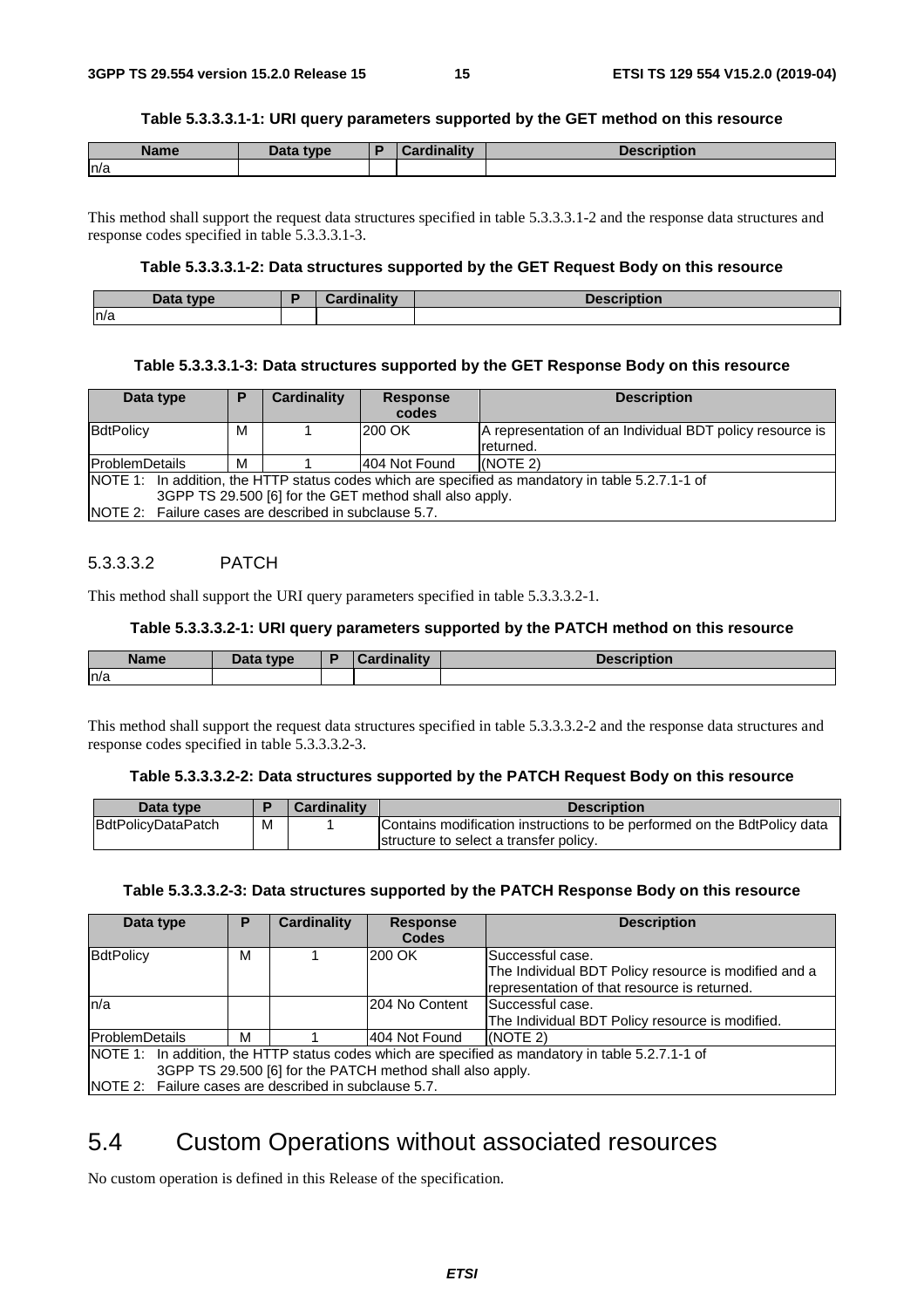### 5.5 Notifications

Notifications are not applicable for the current Release.

### 5.6 Data Model

### 5.6.1 General

This subclause specifies the application data model supported by the API.

Table 5.6.1-1 specifies the data types defined for the Npcf\_BDTPolicyControl service based interface protocol.

| Data type            | <b>Section defined</b> | <b>Description</b>                                                                                                    | <b>Applicability</b> |
|----------------------|------------------------|-----------------------------------------------------------------------------------------------------------------------|----------------------|
| BdtPolicy            | 5.6.2.2                | Represents an Individual BDT policy resource.                                                                         |                      |
| <b>BdtPolicyData</b> | 5.6.2.4                | Describes an Individual BDT policy resource.                                                                          |                      |
| BdtPolicyDataPatch   | 5.6.2.6                | Contains modification instructions to be<br>performed on the BdtPolicy data structure to<br>select a transfer policy. |                      |
| BdtRegData           | 5.6.2.3                | Contains information for creation a new<br>Individual BDT policy resource.                                            |                      |
| NetworkAreaInfo      | 5.6.2.8                | Describes a network area information in which<br>the NF service consumer requests the number<br>lof UEs.              |                      |
| TransferPolicy       | 5.6.2.5                | Describes a transfer policy.                                                                                          |                      |

**Table 5.6.1-1: Npcf\_BDTPolicyControl specific Data Types** 

Table 5.6.1-2 specifies data types re-used by the Npcf\_BDTPolicyControl service based interface protocol from other specifications, including a reference to their respective specifications and when needed, a short description of their use within the Npcf\_BDTPolicyControl service based interface.

| Data type                | <b>Reference</b>    | <b>Comments</b>                               | <b>Applicability</b> |
|--------------------------|---------------------|-----------------------------------------------|----------------------|
| BdtReferenceld           | 3GPP TS 29.122 [14] | Identifies transfer policy of background data |                      |
|                          |                     | transfer for provided ASP.                    |                      |
| <b>BitRate</b>           | 3GPP TS 29.571 [13] | Specifies bitrate in kbits per second.        |                      |
| Ecgi                     | 3GPP TS 29.571 [13] | Represents an EUTRA cell identifier.          |                      |
| Ncgi                     | 3GPP TS 29.571 [13] | Represents an NR cell identifier.             |                      |
| <b>GlobalRanNodeld</b>   | 3GPP TS 29.571 [13] | Represents an identity of the NG-RAN node.    |                      |
| <b>ProblemDetails</b>    | 3GPP TS 29.571 [13] | Used in error responses to provide more       |                      |
|                          |                     | detailed information about an error.          |                      |
| <b>SupportedFeatures</b> | 3GPP TS 29.571 [13] | Used to negotiate the applicability of the    |                      |
|                          |                     | optional features defined in table 5.8-1.     |                      |
| Tai                      | 3GPP TS 29.571 [13] | Represents a tracking area identity.          |                      |
| <b>TimeWindow</b>        | 3GPP TS 29.122 [14] | Specifies a time interval.                    |                      |
| <b>UsageThreshold</b>    | 3GPP TS 29.122 [14] | Represents a data volume expected to be       |                      |
|                          |                     | transferred per UE.                           |                      |

### 5.6.2 Structured data types

#### 5.6.2.1 Introduction

This subclause defines the structures to be used in resource representations.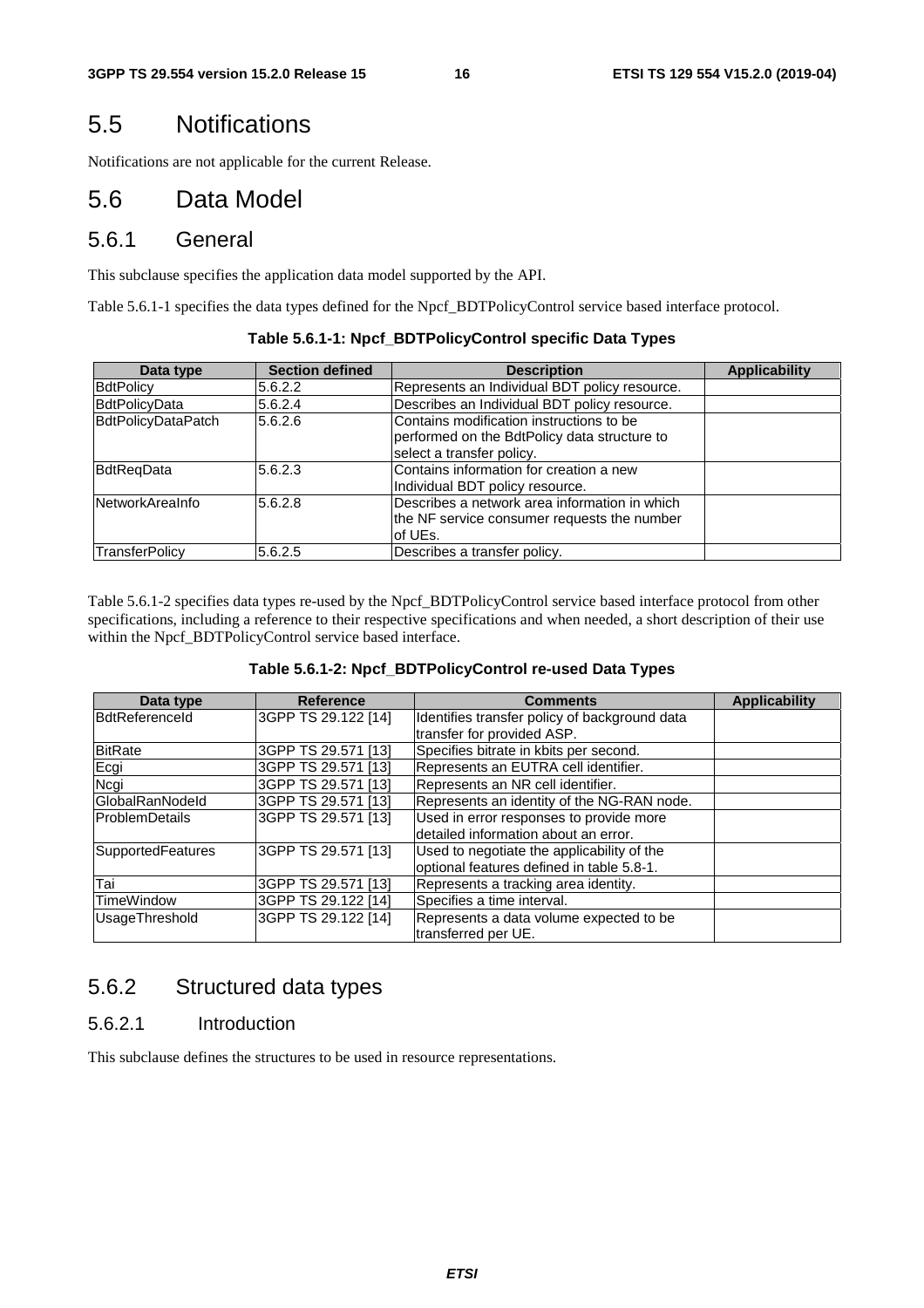### 5.6.2.2 Type BdtPolicy

| <b>Attribute name</b> | Data type            | Р | <b>Cardinality</b> | <b>Description</b>                                                                                                                                                                                                                                                      | <b>Applicability</b> |
|-----------------------|----------------------|---|--------------------|-------------------------------------------------------------------------------------------------------------------------------------------------------------------------------------------------------------------------------------------------------------------------|----------------------|
| bdtPolData            | <b>BdtPolicyData</b> | C | 01                 | Describes the authorization data of<br>an Individual BDT Policy created by<br>the PCF.<br>It shall be present in the response<br>to the POST request that requests a<br>creation of an Individual BDT Policy<br>resource and in the response to<br><b>IGET</b> request. |                      |
| bdtRegData            | <b>BdtRegData</b>    | C | 01                 | Identifies the service requirements<br>of an Individual BDT Policy.<br>It shall be present in the POST<br>request that requests a creation of<br>an Individual BDT Policy resource<br>and in the response to GET<br>request.                                            |                      |

### **Table 5.6.2.2-1: Definition of type BdtPolicy**

### 5.6.2.3 Type BdtReqData

| <b>Attribute name</b> | Data type         | Ρ | Cardinality | <b>Description</b>                     | Applicability |
|-----------------------|-------------------|---|-------------|----------------------------------------|---------------|
| aspid                 | Aspld             | м |             | This IE contains an identity of an     |               |
|                       |                   |   |             | application service provider.          |               |
| ldesTimeInt           | TimeWindow        | м |             | This IE indicates a desired time       |               |
|                       |                   |   |             | window for BDT.                        |               |
| InwAreaInfo           | NetworkAreaInfo   | O | 01          | This IE represents a network area      |               |
|                       |                   |   |             | information in which the NF service    |               |
|                       |                   |   |             | consumer requests a number of UEs.     |               |
|                       |                   |   |             | It may be present in the POST          |               |
|                       |                   |   |             | request that requests a creation of an |               |
|                       |                   |   |             | Individual BDT Policy and in the       |               |
|                       |                   |   |             | response to GET request.               |               |
| InumOfUes             | integer           | M |             | This IE indicates a number of UEs.     |               |
| suppFeat              | SupportedFeatures | C | 0.1         | This IE represents a list of Supported |               |
|                       |                   |   |             | features used as described in          |               |
|                       |                   |   |             | subclause 5.8.                         |               |
|                       |                   |   |             | It shall be supplied by the NF service |               |
|                       |                   |   |             | consumer in the POST request that      |               |
|                       |                   |   |             | request a creation of an Individual    |               |
|                       |                   |   |             | BDT Policy resource.                   |               |
| <b>volPerUe</b>       | UsageThreshold    | м |             | This IE indicates a data volume        |               |
|                       |                   |   |             | expected to be transferred per UE.     |               |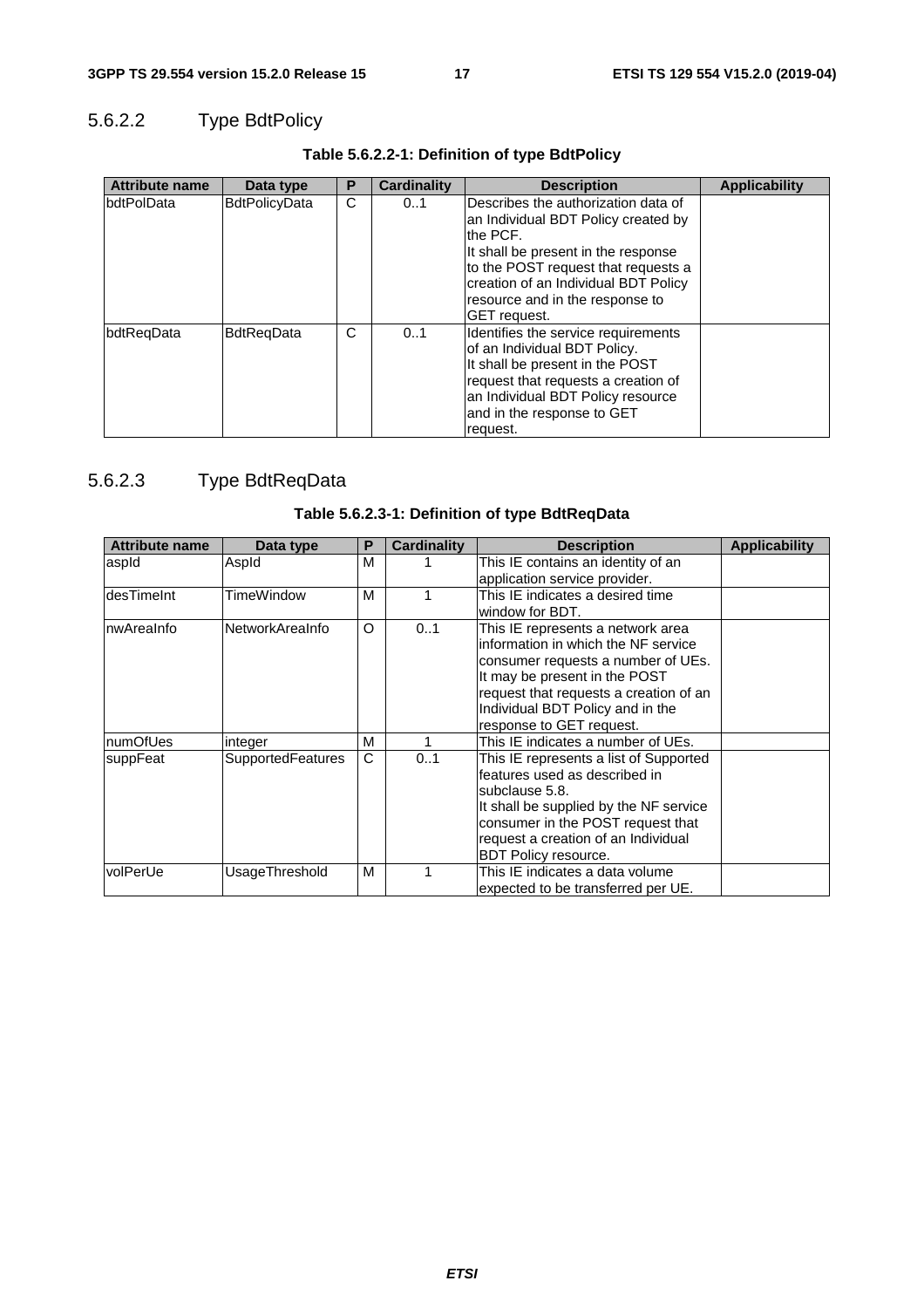### 5.6.2.4 Type BdtPolicyData

| <b>Attribute name</b> | Data type                | P | <b>Cardinality</b> | <b>Description</b>                                                                                                                                                                                                                       | <b>Applicability</b> |
|-----------------------|--------------------------|---|--------------------|------------------------------------------------------------------------------------------------------------------------------------------------------------------------------------------------------------------------------------------|----------------------|
| bdtRefld              | BdtReferenceld           | м |                    | This IE indicates transfer policies of<br>background data transfer for<br>provided ASP.                                                                                                                                                  |                      |
| selTransPolicyId      | integer                  | C | 01                 | This IE contains the identity of the<br>selected transfer policy.<br>It shall be present in the response to<br>the PATCH request that modifies an<br>Individual BDT Policy resource to<br>indicate a selected transfer policy.           |                      |
| suppFeat              | <b>SupportedFeatures</b> | C | 01                 | This IE represents a list of<br>Supported features used as<br>described in subclause 5.8.<br>It shall be supplied by the PCF in<br>the response to the POST request<br>that requests a creation of an<br>Individual BDT Policy resource. |                      |
| transfPolicies        | array(TransferPolicy)    | м | 1N                 | This IE contains transfer policies.<br>It shall be supplied by the PCF in<br>the response to the POST request<br>that requests a creation of an<br>Individual BDT Policy resource.                                                       |                      |

#### **Table 5.6.2.4-1: Definition of type BdtPolicyData**

### 5.6.2.5 Type TransferPolicy

#### **Table 5.6.2.5-1: Definition of type TransferPolicy**

| <b>Attribute name</b> | Data type         | D | <b>Cardinality</b> | <b>Description</b>                   | <b>Applicability</b> |
|-----------------------|-------------------|---|--------------------|--------------------------------------|----------------------|
| ImaxBitRateDl         | <b>BitRate</b>    | O | 0.1                | This IE indicates a maximum          |                      |
|                       |                   |   |                    | aggregated bitrate in the downlink   |                      |
|                       |                   |   |                    | direction authorized by the PCF.     |                      |
| ImaxBitRateUl         | <b>BitRate</b>    | O | 01                 | This IE indicates a maximum          |                      |
|                       |                   |   |                    | aggregated bitrate in the uplink     |                      |
|                       |                   |   |                    | direction authorized by the PCF.     |                      |
| ratingGroup           | integer           | м |                    | This IE indicates a rating group for |                      |
|                       |                   |   |                    | the recommended time window.         |                      |
| recTimeInt            | <b>TimeWindow</b> | М |                    | This IE indicates a recommended      |                      |
|                       |                   |   |                    | time window of a transfer policy.    |                      |
| transPolicyId         | integer           | М |                    | This IE contains an identity of a    |                      |
|                       |                   |   |                    | transfer policy.                     |                      |

### 5.6.2.6 Type BdtPolicyDataPatch

#### **Table 5.6.2.6-1: Definition of type BdtPolicyDataPatch**

| <b>Attribute name</b> | Data type |   | <b>Cardinality</b> | <b>Description</b>                                                                               | <b>Applicability</b> |
|-----------------------|-----------|---|--------------------|--------------------------------------------------------------------------------------------------|----------------------|
| selTransPolicyId      | linteger  | М |                    | This IE contains an identity (i.e. the<br>transPolicyId value) of a selected<br>transfer policy. |                      |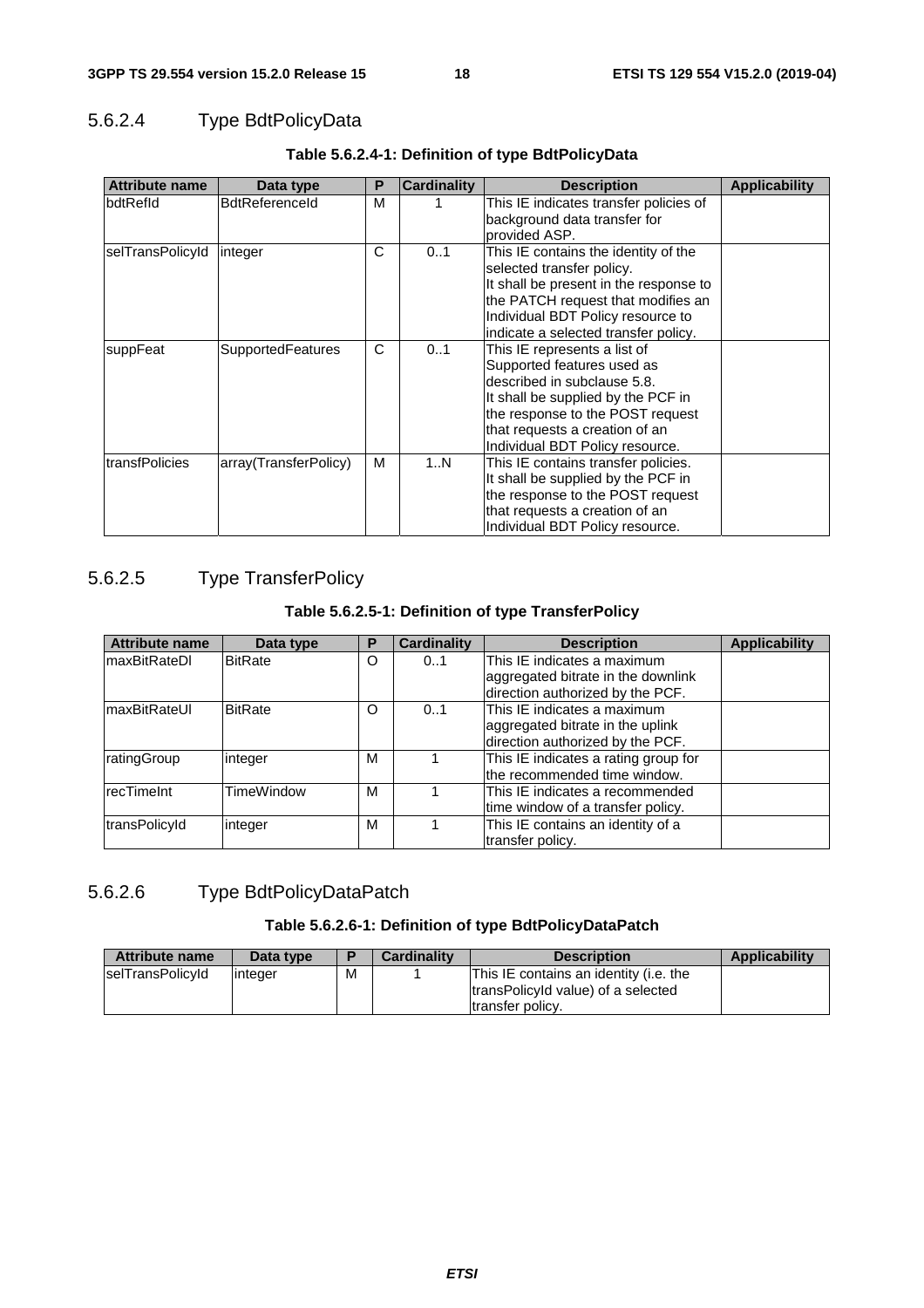#### 5.6.2.7 Void

#### 5.6.2.8 Type NetworkAreaInfo

#### **Table 5.6.2.8-1: Definition of type NetworkAreaInfo**

| <b>Attribute name</b>                                                                | Data type            | Р       | <b>Cardinality</b> | <b>Description</b>             | <b>Applicability</b> |
|--------------------------------------------------------------------------------------|----------------------|---------|--------------------|--------------------------------|----------------------|
| ecgis                                                                                | array(Ecgi)          | O       | 1N                 | This IE contains a list of     |                      |
|                                                                                      |                      |         |                    | E-UTRA cell identities.        |                      |
| ncgis                                                                                | array(Ncgi)          | O       | 1N                 | This IE contains a list of NR  |                      |
|                                                                                      |                      |         |                    | cell identities.               |                      |
| gRanNodelds                                                                          | array(GlobalRanNodel | $\circ$ | 1N                 | This IE contains a list of the |                      |
|                                                                                      | d)                   |         |                    | NG-RAN nodes.                  |                      |
|                                                                                      |                      |         |                    | The "n3Iwfld" attribute within |                      |
|                                                                                      |                      |         |                    | lthe "GlobalRanNodeId" data    |                      |
|                                                                                      |                      |         |                    | type shall not be supplied.    |                      |
| tais                                                                                 | array(Tai)           | O       | 1N                 | This IE contains a list of     |                      |
|                                                                                      |                      |         |                    | tracking area identities.      |                      |
| NOTE:<br>The NetworkArealnfo data type allows any combination of defined properties. |                      |         |                    |                                |                      |

#### 5.6.2.9 Void

### 5.6.3 Simple data types and enumerations

#### 5.6.3.1 Introduction

This subclause defines simple data types and enumerations that can be referenced from data structures defined in the previous subclauses.

#### 5.6.3.2 Simple data types

The simple data types defined in table 5.6.3.2-1 shall be supported.

#### **Table 5.6.3.2-1: Simple data types**

| <b>Type Name</b> | <b>Type Definition</b> | <b>Description</b>                             | <b>Applicability</b> |
|------------------|------------------------|------------------------------------------------|----------------------|
| Aspld            | string                 | This IE contains an identity of an application |                      |
|                  |                        | service provider.                              |                      |

# 5.7 Error handling

### 5.7.1 General

HTTP error handling shall be supported as specified in subclause 5.2.4 of 3GPP TS 29.500 [6].

For the Npcf\_BDTPolicyControl API, HTTP error responses shall be supported as specified in subclause 4.8 of 3GPP TS 29.501 [7]. Protocol errors and application errors specified in table 5.2.7.2-1 of 3GPP TS 29.500 [6] shall be supported for an HTTP method if the corresponding HTTP status codes are specified as mandatory for that HTTP method in table 5.2.7.1-1 of 3GPP TS 29.500 [6]. In addition, the requirements in the following subclauses shall apply.

### 5.7.2 Protocol Errors

In this Release of the specification, there are no additional protocol errors applicable for the Npcf\_BDTPolicyControl API.

### 5.7.3 Application Errors

The application errors defined for the Npcf\_BDTPolicyControl API are listed in table 5.7.3-1. The PCF shall include in the HTTP status code a "ProblemDetails" data structure with the "cause" attribute indicating the application error as listed in table 5.7.3-1.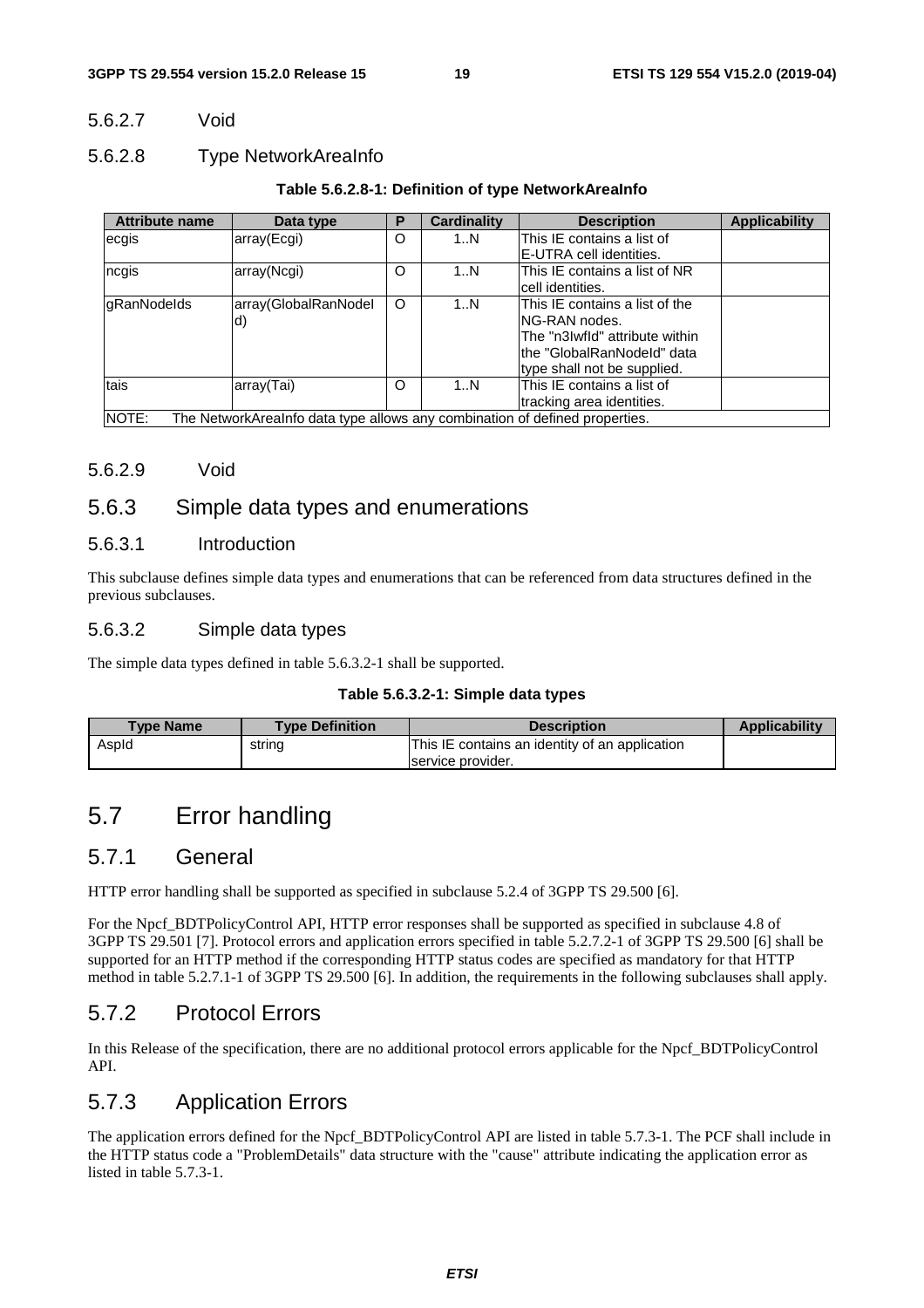| <b>Application Error</b>                                                                    | <b>HTTP status code</b> | <b>Description</b>                                                                                          |  |  |  |
|---------------------------------------------------------------------------------------------|-------------------------|-------------------------------------------------------------------------------------------------------------|--|--|--|
| BDT_POLICY_NOT_FOUND                                                                        | 404 Not Found           | The HTTP request is rejected because the specified<br>Individual BDT policy resource does not exist. (NOTE) |  |  |  |
| NOTE:<br>This application error is included in the responses to the GET and PATCH requests. |                         |                                                                                                             |  |  |  |

#### **Table 5.7.3-1: Application errors**

### 5.8 Feature negotiation

The optional features in table 5.8-1 are defined for the Npcf\_BDTPolicyControl API. They shall be negotiated using the extensibility mechanism defined in subclause 6.6.2 of 3GPP TS 29.500 [6].

When requesting the PCF to create an Individual BDT policy resource the NF service consumer shall indicate the optional features the NF service consumer supports for the Npcf\_BDTPolicyControl service by including the "suppFeat" attribute in the "BdtReqData" data type of the HTTP POST request.

The PCF shall determine the supported features for the created Individual BDT policy resource as specified in subclause 6.6.2 of 3GPP TS 29.500 [6]. The PCF shall indicate the supported features in the HTTP response confirming the creation of the Individual BDT policy resource by including the "suppFeat" attribute in the "BdtPolicyData" data type.

| Table 5.8-1: Supported Features |  |  |
|---------------------------------|--|--|
|---------------------------------|--|--|

| <b>Feature number</b> | <b>Feature Name</b> | <b>Description</b> |
|-----------------------|---------------------|--------------------|
|                       |                     |                    |

### 5.9 Security

As indicated in 3GPP TS 33.501 [18] and 3GPP TS 29.500 [6], the access to the Npcf\_BDTPolicyControl API, based on local configuration, may be authorized by means of the OAuth2 protocol (see IETF RFC 6749 [19]), using the "Client Credentials" authorization grant, where the NRF (see 3GPP TS 29.510 [20]) plays the role of the authorization server.

If OAuth2 authorization is used, an NF Service Consumer, prior to consuming services offered by the Npcf\_BDTPolicyControl API, shall obtain a "token" from the authorization server, by invoking the Access Token Request service, as described in 3GPP TS 29.510 [20], subclause 5.4.2.2.

NOTE: When multiple NRFs are deployed in a network, the NRF used as authorization server is the same NRF that the NF Service Consumer used for discovering the Npcf\_BDTPolicyControl service.

The Npcf\_BDTPolicyControl API defines a single scope "npcf-bdtpolicycontrol" for OAuth2 authorization (as specified in 3GPP TS 33.501 [18]) for the entire API, and it does not define any additional scopes at resource or operation level.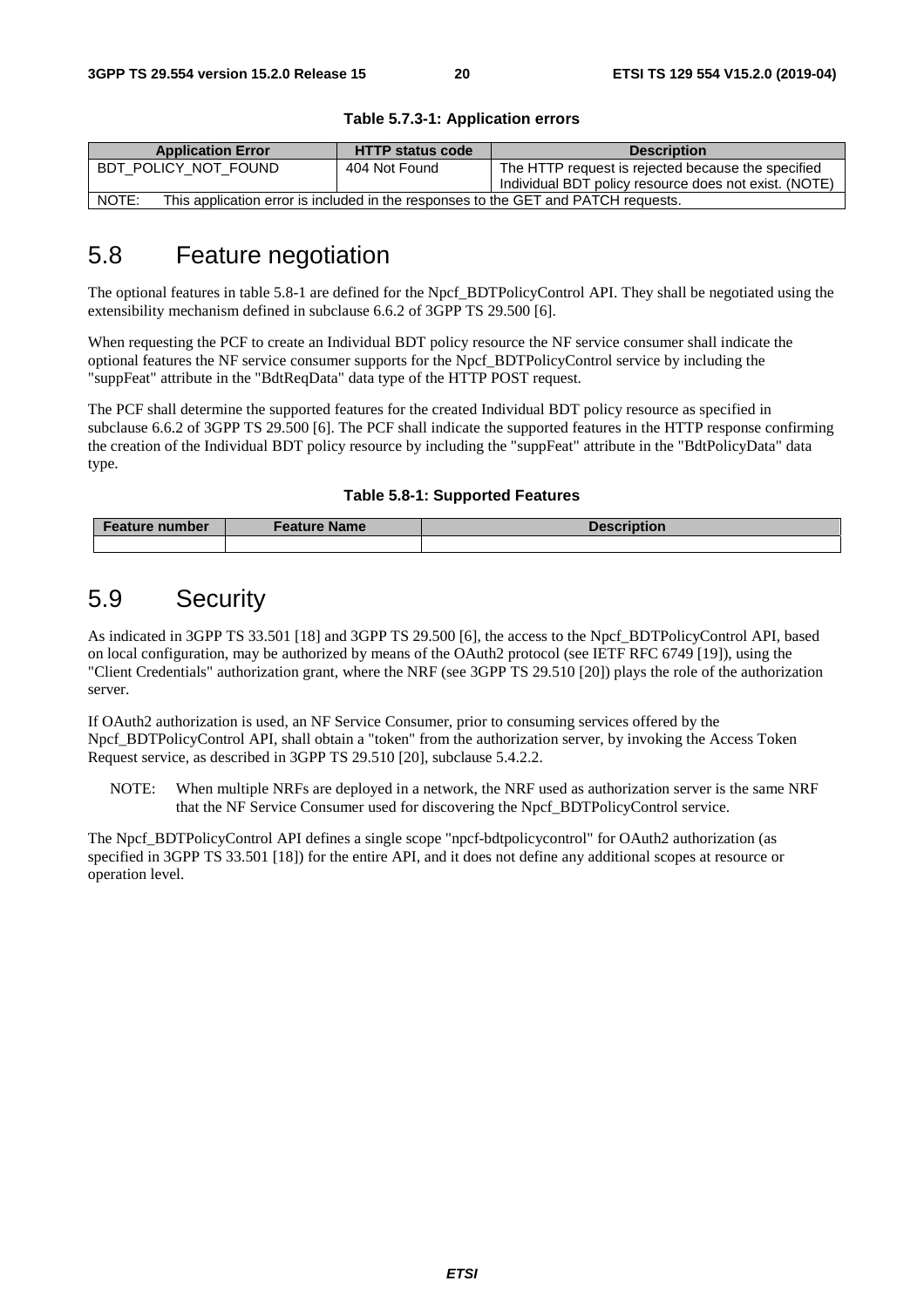# Annex A (normative): OpenAPI specification

# A.1 General

The present Annex contains an OpenAPI [10] specification of HTTP messages and content bodies used by the Npcf\_BDTPolicyControl API.

In case of conflicts between the main body of the present document and the present Annex, the information in the main body shall be applicable.

# A.2 Npcf\_BDTPolicyControl API

```
openapi: 3.0.0 
info: 
   title: Npcf_BDTPolicyControl Service API 
   version: "1.0.0" 
   description: The Npcf_BDTPolicyControl Service is used by an NF service consumer to retrieve 
background data transfer policies from the PCF and to update the PCF with the background data 
transfer policy selected by the NF service consumer. 
# 
externalDocs: 
   description: 3GPP TS 29.554 V15.2.0; 5G System; Background Data Transfer Policy Control Service. 
   url: 'http://www.3gpp.org/ftp/Specs/archive/29_series/29.554/' 
# 
servers: 
    - url: '{apiRoot}/npcf-bdtpolicycontrol/v1' 
     variables: 
       apiRoot: 
         default: https://example.com 
         description: apiRoot as defined in subclause 4.4 of 3GPP TS 29.501. 
security: 
   - {} 
   - oAuth2ClientCredentials: 
     - npcf-bdtpolicycontrol 
paths: 
   /bdtpolicies: 
    post: 
       summary: Create a new Individual BDT policy 
       operationId: CreateBDTPolicy 
       tags: 
         - BDT policies (Collection) 
       requestBody: 
         description: Contains information for the creation of a new Individual BDT policy resource. 
         required: true 
         content: 
           application/json: 
              schema: 
                $ref: '#/components/schemas/BdtReqData' 
       responses: 
          '201': 
           description: Background data transfer policies offered to an ASP. 
           content: 
              application/json: 
                schema: 
                  $ref: '#/components/schemas/BdtPolicy' 
           headers: 
              Location: 
                description: 'Contains the URI of the created individual BDT policy resource, 
according to the structure: {apiRoot}/npcf-bdtpolicycontrol/v1/bdtpolicies/{bdtPolicyId}' 
                required: true 
                schema: 
                  type: string 
# 
# Error scenarios POST 
# 
         '303': 
           description: See Other. The result of the POST request would be equivalent to the existing 
Individual BDT policy resource. The HTTP response shall contain a Location header field set to the 
URI of the existing individual BDT policy resource.
```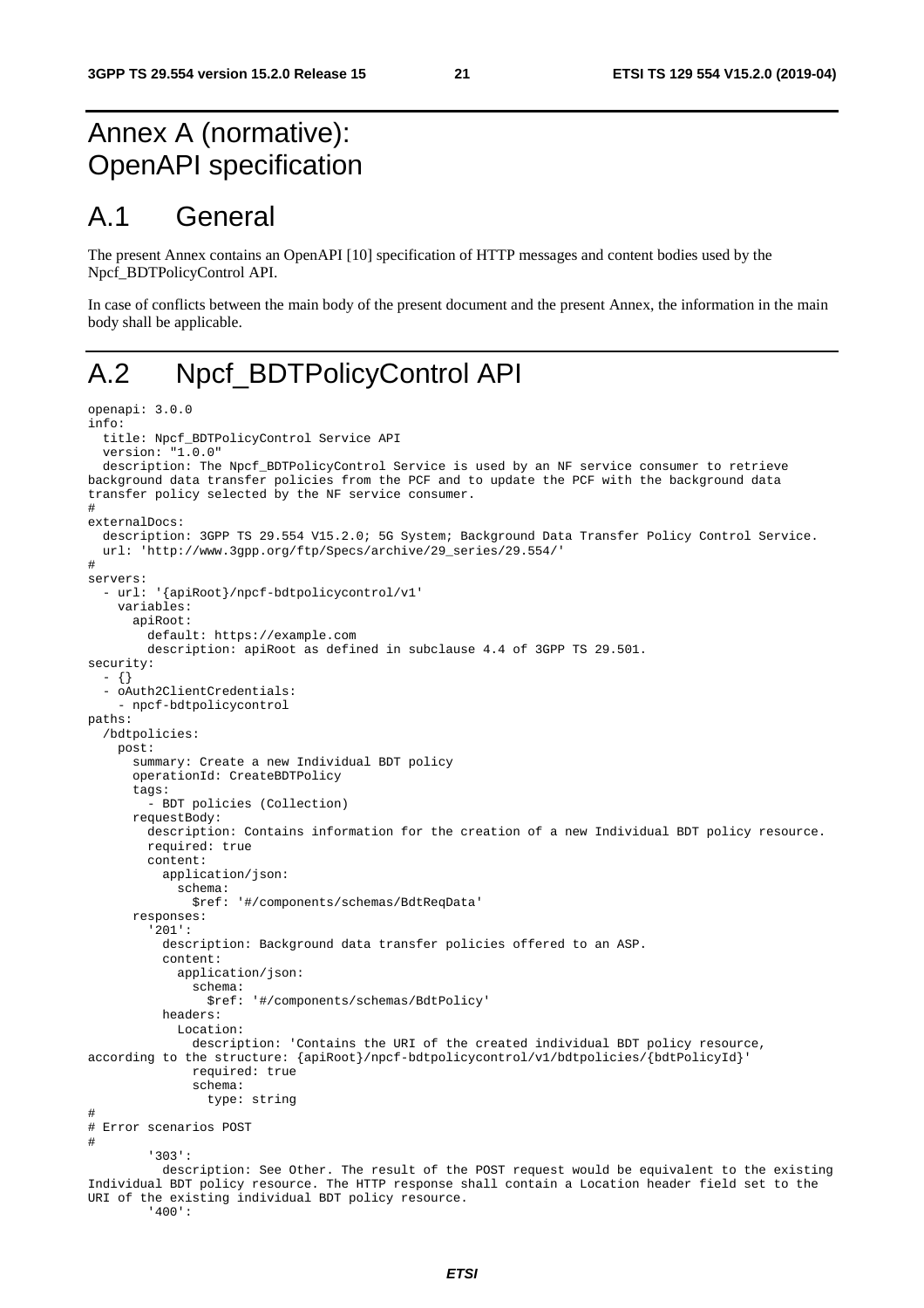**3GPP TS 29.554 version 15.2.0 Release 15 22 ETSI TS 129 554 V15.2.0 (2019-04)**

 \$ref: 'TS29571\_CommonData.yaml#/components/responses/400' '401': \$ref: 'TS29571\_CommonData.yaml#/components/responses/401' '403': \$ref: 'TS29571\_CommonData.yaml#/components/responses/403' '404': \$ref: 'TS29571\_CommonData.yaml#/components/responses/404' '411': \$ref: 'TS29571\_CommonData.yaml#/components/responses/411' '413': \$ref: 'TS29571\_CommonData.yaml#/components/responses/413' '415': \$ref: 'TS29571\_CommonData.yaml#/components/responses/415' '429': \$ref: 'TS29571\_CommonData.yaml#/components/responses/429' '500': \$ref: 'TS29571\_CommonData.yaml#/components/responses/500' '503': \$ref: 'TS29571\_CommonData.yaml#/components/responses/503' default: \$ref: 'TS29571\_CommonData.yaml#/components/responses/default' # # End error scenarios POST # /bdtpolicies/{bdtPolicyId}: get: summary: Read an Individual BDT policy operationId: GetBDTPolicy tags: - Individual BDT policy (Document) parameters: - name: bdtPolicyId description: String identifying the individual BDT policy resource in the PCF. in: path required: true schema: type: string responses: '200': description: Background data transfer policies offered to and selected by an ASP. content: application/json: schema: \$ref: '#/components/schemas/BdtPolicy' # # Error scenarios GET # '400': \$ref: 'TS29571\_CommonData.yaml#/components/responses/400' '401': \$ref: 'TS29571\_CommonData.yaml#/components/responses/401' '403': \$ref: 'TS29571\_CommonData.yaml#/components/responses/403' '404': \$ref: 'TS29571\_CommonData.yaml#/components/responses/404' '406': \$ref: 'TS29571\_CommonData.yaml#/components/responses/406' '429': \$ref: 'TS29571\_CommonData.yaml#/components/responses/429' '500': \$ref: 'TS29571\_CommonData.yaml#/components/responses/500' '503': \$ref: 'TS29571\_CommonData.yaml#/components/responses/503' default: \$ref: 'TS29571\_CommonData.yaml#/components/responses/default' # # End error scenarios GET # patch: summary: Update an Individual BDT policy operationId: UpdateBDTPolicy tags: - Individual BDT policy (Document) parameters: - name: bdtPolicyId description: String identifying the individual BDT policy resource in the PCF. in: path required: true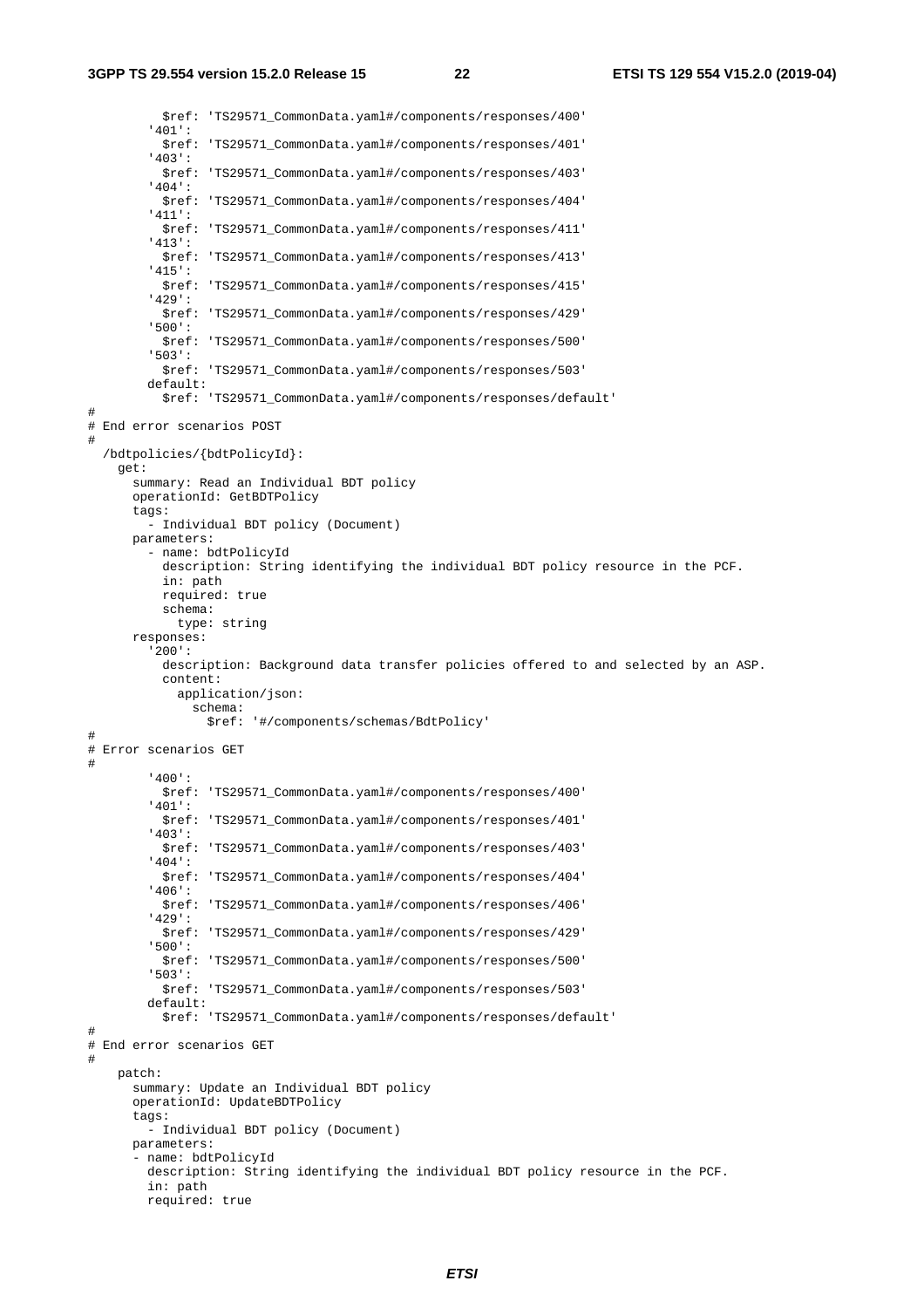```
 schema: 
           type: string 
       requestBody: 
         description: Contains modification instruction to be performed on the BdtPolicy data 
structure to select a transfer policy. 
         required: true 
         content: 
           application/merge-patch+json: 
              schema: 
                $ref: '#/components/schemas/BdtPolicyDataPatch' 
       responses: 
          '200': 
           description: The Individual BDT Policy resource is modified and a representation of that 
resource is returned. 
           content: 
             application/json: 
                schema: 
                  $ref: '#/components/schemas/BdtPolicy' 
         '204': 
           description: The Individual BDT Policy resource is modified. 
# 
# Error scenarios PATCH 
# 
         '400': 
           $ref: 'TS29571_CommonData.yaml#/components/responses/400' 
          '401': 
           $ref: 'TS29571_CommonData.yaml#/components/responses/401' 
         '403': 
           $ref: 'TS29571_CommonData.yaml#/components/responses/403' 
         '404': 
           $ref: 'TS29571_CommonData.yaml#/components/responses/404' 
         '411': 
           $ref: 'TS29571_CommonData.yaml#/components/responses/411' 
         '413': 
           $ref: 'TS29571_CommonData.yaml#/components/responses/413' 
          '415': 
           $ref: 'TS29571_CommonData.yaml#/components/responses/415' 
         '429': 
           $ref: 'TS29571_CommonData.yaml#/components/responses/429' 
         '500': 
           $ref: 'TS29571_CommonData.yaml#/components/responses/500' 
          '503': 
           $ref: 'TS29571_CommonData.yaml#/components/responses/503' 
         default: 
           $ref: 'TS29571_CommonData.yaml#/components/responses/default' 
# 
# End error scenarios PATCH 
# 
# 
components: 
   securitySchemes: 
    oAuth2ClientCredentials: 
       type: oauth2 
       flows: 
         clientCredentials: 
           tokenUrl: '{nrfApiRoot}/oauth2/token' 
           scopes: 
             npcf-bdtpolicycontrol: Access to the Npcf_BDTPolicyControl API 
   schemas: 
# 
# Structured data types 
# 
     BdtPolicy: 
       description: Represents an Individual BDT policy resource. 
       type: object 
       properties: 
         bdtPolData: 
           $ref: '#/components/schemas/BdtPolicyData' 
         bdtReqData: 
           $ref: '#/components/schemas/BdtReqData' 
# 
     BdtReqData: 
       description: Contains service requirements for creation a new Individual BDT policy resource. 
       type: object 
       required: 
       - aspId 
       - desTimeInt 
       - numOfUes
```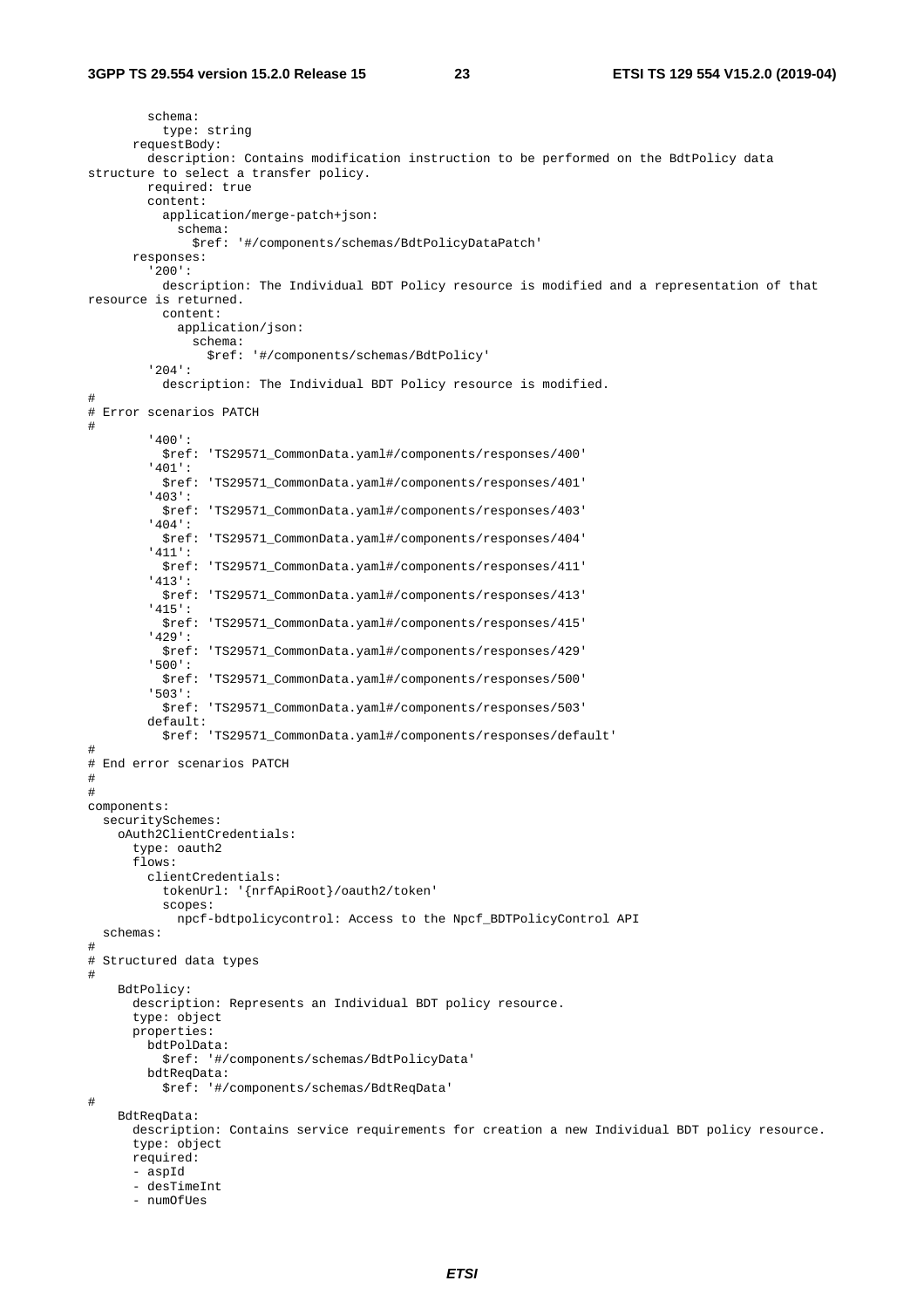- volPerUe properties: aspId: \$ref: '#/components/schemas/AspId' desTimeInt: \$ref: 'TS29122\_CommonData.yaml#/components/schemas/TimeWindow' nwAreaInfo: \$ref: '#/components/schemas/NetworkAreaInfo' numOfUes: description: Indicates a number of UEs. type: integer volPerUe: \$ref: 'TS29122\_CommonData.yaml#/components/schemas/UsageThreshold' suppFeat: \$ref: 'TS29571\_CommonData.yaml#/components/schemas/SupportedFeatures' # BdtPolicyData: description: Describes the authorization data of an Individual BDT policy resource. type: object required: - bdtRefId - transfPolicies properties: bdtRefId: \$ref: 'TS29122\_CommonData.yaml#/components/schemas/BdtReferenceId' transfPolicies: description: Contains transfer policies. type: array items: \$ref: '#/components/schemas/TransferPolicy' minItems: 1 selTransPolicyId: description: Contains an identity of the selected transfer policy. type: integer suppFeat: \$ref: 'TS29571\_CommonData.yaml#/components/schemas/SupportedFeatures' # BdtPolicyDataPatch: description: A JSON Merge Patch body schema containing modification instruction to be performed on the BdtPolicy data structure to select a transfer policy. Adds selTransPolicyId to BdtPolicyData data structure. type: object required: - selTransPolicyId properties: selTransPolicyId: description: Contains an identity (i.e. transPolicyId value) of the selected transfer policy. type: integer # TransferPolicy: description: Describes a transfer policy. type: object required: - ratingGroup - recTimeInt - transPolicyId properties: maxBitRateDl: \$ref: 'TS29571\_CommonData.yaml#/components/schemas/BitRate' maxBitRateUl: \$ref: 'TS29571\_CommonData.yaml#/components/schemas/BitRate' ratingGroup: description: Indicates a rating group for the recommended time window. type: integer recTimeInt: \$ref: 'TS29122\_CommonData.yaml#/components/schemas/TimeWindow' transPolicyId: description: Contains an identity of a transfer policy. type: integer NetworkAreaInfo: description: Describes a network area information in which the NF service consumer requests the number of UEs. type: object properties: ecgis: description: Contains a list of E-UTRA cell identities. type: array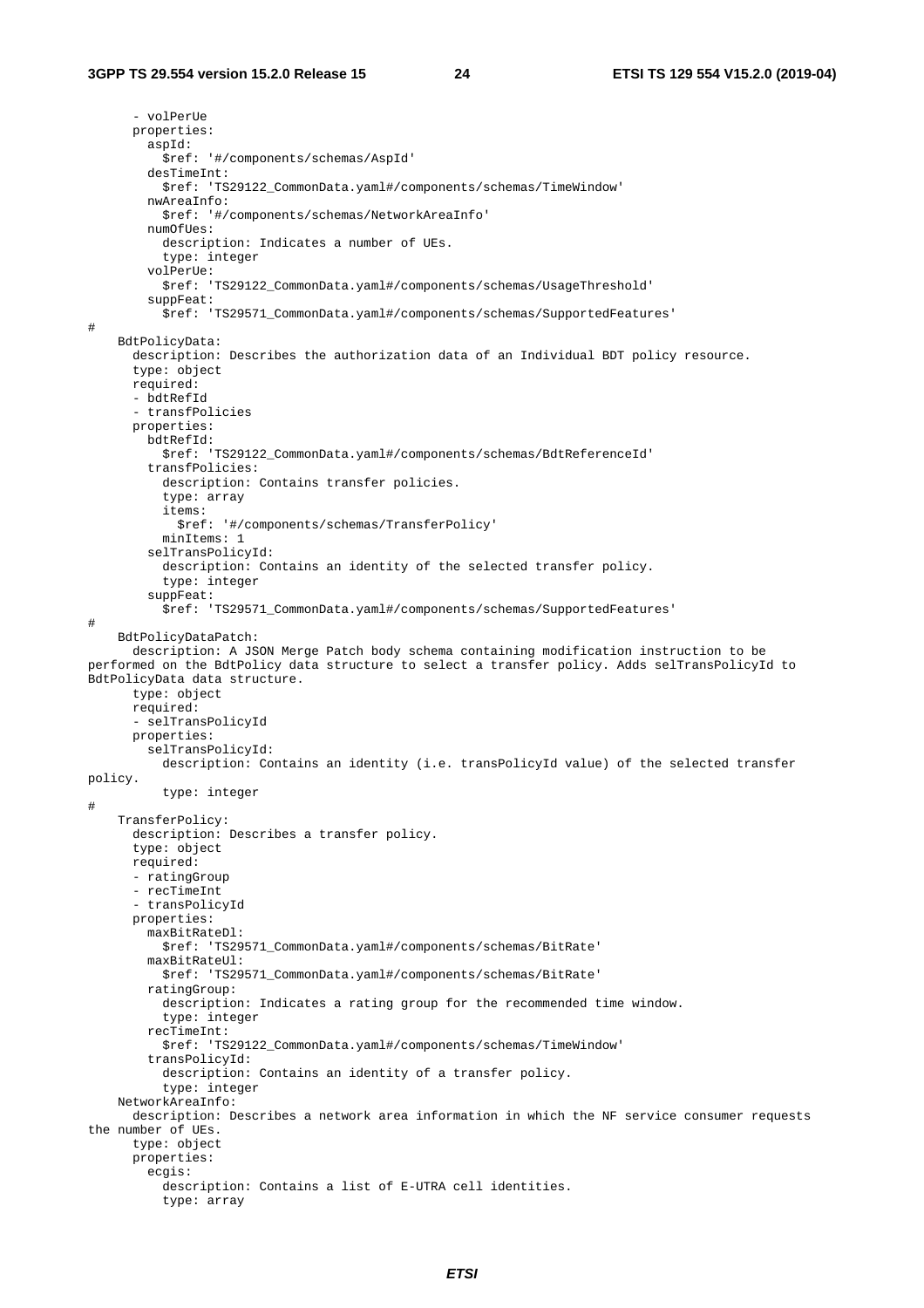```
 items: 
             $ref: 'TS29571_CommonData.yaml#/components/schemas/Ecgi' 
           minItems: 1 
         ncgis: 
           description: Contains a list of NR cell identities. 
           type: array 
           items: 
             $ref: 'TS29571_CommonData.yaml#/components/schemas/Ncgi' 
           minItems: 1 
         gRanNodeIds: 
           description: Contains a list of NG RAN nodes. 
           type: array 
           items: 
             $ref: 'TS29571_CommonData.yaml#/components/schemas/GlobalRanNodeId' 
           minItems: 1 
         tais: 
           description: Contains a list of tracking area identities. 
           type: array 
           items: 
             $ref: 'TS29571_CommonData.yaml#/components/schemas/Tai' 
           minItems: 1 
# 
# Simple data types 
# 
     AspId: 
       description: Contains an identity of an application service provider. 
       type: string 
# 
#
```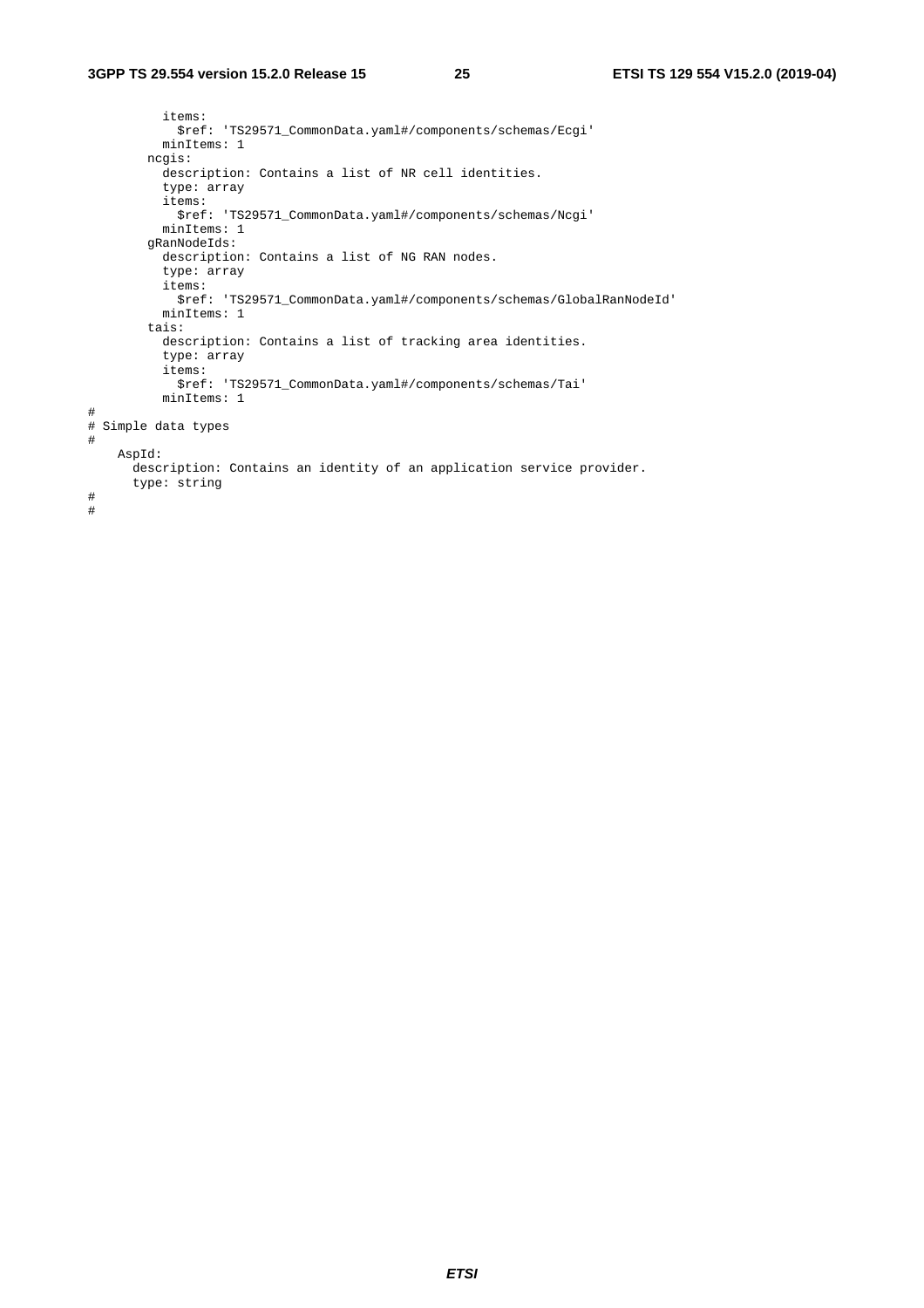# Annex B (informative): Change history

| <b>Change history</b> |                     |                |     |                         |                         |                                                                                         |            |
|-----------------------|---------------------|----------------|-----|-------------------------|-------------------------|-----------------------------------------------------------------------------------------|------------|
| Date                  | TSG#                | TSG Doc.       | CR. | <b>Rev</b>              | Cat                     | Subject/Comment                                                                         | <b>New</b> |
|                       |                     |                |     |                         |                         |                                                                                         | version    |
| 2018-01               |                     |                |     |                         |                         | <b>TS</b> skeleton                                                                      | 0.0.0      |
| 2018-01               | CT3#94              | C3-180369      |     |                         |                         | Inclusion of C3-180188 agreed in CT3#94.                                                | 0.1.0      |
| 2018-03               | CT3#95              | C3-181376      |     |                         |                         | Inclusion of documents agreed in CT3#95:                                                | 0.2.0      |
|                       |                     |                |     |                         |                         | C3-181055, C3-181091, C3-181268, C3-181269,                                             |            |
|                       |                     |                |     |                         |                         | C3-181270.                                                                              |            |
| 2018-04               | CT3#96              | C3-182524      |     |                         |                         | Inclusion of documents agreed in CT3#96:                                                | 0.3.0      |
|                       |                     |                |     |                         |                         | C3-182048, C3-182428, C3-182427, C3-182051,                                             |            |
|                       |                     |                |     |                         |                         | C3-182052, C3-182053, C3-182429, C3-182454,                                             |            |
| 2018-06 CT3#97        |                     | C3-183915      |     |                         |                         | C3-182430, C3-182232.                                                                   |            |
|                       |                     |                |     |                         |                         | Inclusion of documents agreed in CT3#97:<br>C3-183241, C3-183280, C3-183289, C3-183291, | 0.4.0      |
|                       |                     |                |     |                         |                         | C3-183292, C3-183297, C3-183298, C3-183562,                                             |            |
|                       |                     |                |     |                         |                         | C3-183563, C3-183564, C3-183565, C3-183714,                                             |            |
|                       |                     |                |     |                         |                         | C3-183869.                                                                              |            |
| 2018-06               | CT#80               | CP-181028      |     |                         |                         | TS sent to plenary for approval                                                         | 1.0.0      |
| 2018-06               | CT#80               | CP-181028      |     |                         |                         | TS approved by plenary                                                                  | 15.0.0     |
| 2018-09               | CT#81               | CP-182015 0001 |     | 1                       | В                       | Format of bdtPolicyId                                                                   | 15.1.0     |
| 2018-09               | CT#81               | CP-182015 0002 |     | $\overline{\mathbf{4}}$ | B                       | Network area information                                                                | 15.1.0     |
| 2018-09               | $\overline{C}$ T#81 | CP-182015 0003 |     | $\mathbf{1}$            | F                       | Description of Structured data types                                                    | 15.1.0     |
| 2018-09               | CT#81               | CP-182015 0004 |     | 1                       | F                       | Resource structure presentation                                                         | 15.1.0     |
| 2018-09               | CT#81               | CP-182015 0005 |     | $\mathbf{1}$            | F                       | Removal of externalDoc field                                                            | 15.1.0     |
| 2018-09               | CT#81               | CP-182015 0006 |     |                         | F                       | Corrections related to Feature negotiation                                              | 15.1.0     |
| 2018-09               | CT#81               | CP-182015 0007 |     |                         | F                       | "404 Not found" response in OpenAPI                                                     | 15.1.0     |
| $2018 - 12$           | $\overline{C}$ T#82 | CP-183205 0008 |     | $\mathbf{1}$            | F                       | Correction of apiName                                                                   | 15.2.0     |
| $2018 - 12$           | <b>CT#82</b>        | CP-183205 0010 |     |                         | F                       | Supported content types                                                                 | 15.2.0     |
| 2018-12               | CT#82               | CP-183205 0011 |     |                         | F                       | Definition of BdtPolicyData structure                                                   | 15.2.0     |
| 2018-12               | CT#82               | CP-183205 0012 |     |                         | F                       | Non-empty arrays in OpenAPI file                                                        | 15.2.0     |
| 2018-12               | CT#82               | CP-183205 0013 |     | $\mathbf{1}$            | F                       | Adding the externalDocs field in the OpenAPI                                            | 15.2.0     |
| 2018-12               | CT#82               | CP-183205 0014 |     |                         | F                       | Adding HTTP status code "200 OK"                                                        | 15.2.0     |
| 2018-12               | CT#82               | CP-183205 0015 |     | $\mathbf{1}$            | F                       | Error indicating "Unspecified resource URI structure"                                   | 15.2.0     |
| 2018-12               | CT#82               | CP-183205 0016 |     | $\overline{3}$          | $\overline{\mathsf{F}}$ | Npcf_BDTPolicyControl API Authorization based on                                        | 15.2.0     |
|                       |                     |                |     |                         |                         | OAuth <sub>2</sub>                                                                      |            |
| 2018-12               | CT#82               | CP-183205 0017 |     | $\mathbf{1}$            | F                       | API version update                                                                      | 15.2.0     |
| 2018-12               | CT#82               | CP-183205 0018 |     |                         | $\overline{F}$          | Default value for apiRoot                                                               | 15.2.0     |
| $\overline{2}018-12$  | $\overline{C}$ T#82 | CP-183205 0019 |     | $\mathbf{1}$            | F                       | OpenAPI: HTTP status codes alignment                                                    | 15.2.0     |
| 2018-12               | CT#82               | CP-183205 0020 |     | $\mathbf{1}$            | F                       | NgRanNodeld definition in OpenAPI                                                       | 15.2.0     |
| $2018 - 12$           | CT#82               | CP-183205 0021 |     |                         | F                       | OpenAPI: usage of the "tags" keyword                                                    | 15.2.0     |
| 2018-12               | CT#82               | CP-183205 0022 |     |                         | F                       | Location header field in OpenAPI                                                        | 15.2.0     |
| 2018-12               | CT#82               | CP-183205 0023 |     | 1                       | $\overline{\mathsf{F}}$ | Data structure used in PATCH request                                                    | 15.2.0     |